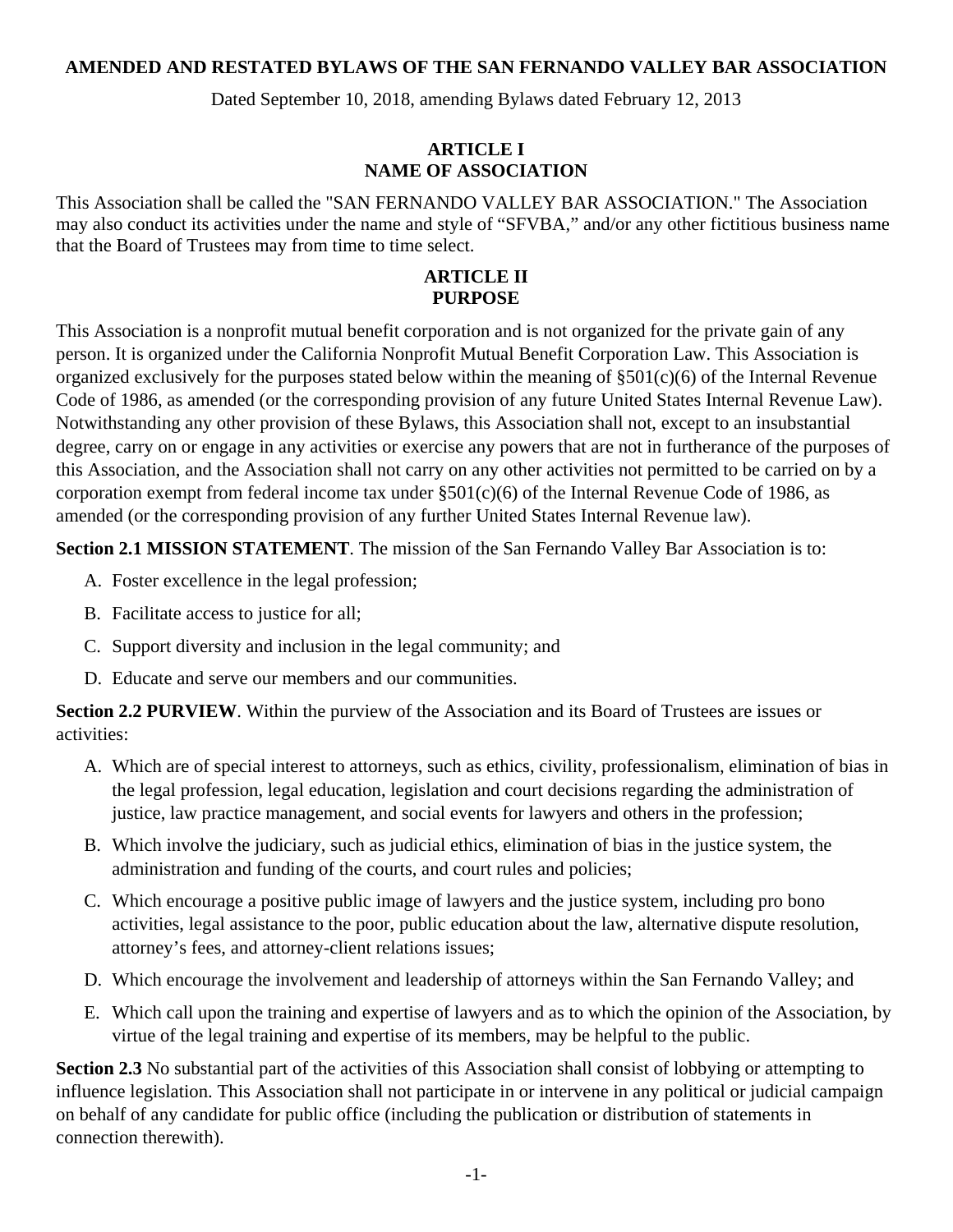# **ARTICLE III MEMBERS**

**Section 3.1 ACTIVE MEMBERS.** Every attorney who is a member in good standing of the State Bar of California or who has retired in good standing from the State Bar may become a member of this Association by vote of the Board of Trustees, and after paying the dues for the current year and any original admission fee. Membership in the Association is not transferrable. The term of membership shall be one (1) fiscal year ending on September 30, except that new members may have a prorated term.

**Section 3.2 HONORARY MEMBERS.** The judges of the courts of the United States for the Central District of California; the justices of the Ninth Circuit Court of Appeals; the justices of the Supreme Court of the State of California; the justices of the Court of Appeals, Second District; the judges, commissioners, or referees of the Superior Court of the County of Los Angeles and Justice Courts of the Judicial Districts located in the San Fernando Valley area; and any other judge, commissioner, or referee, including bench officers of the Workers' Compensation Appeals Board, desiring to become a member of this Association, during the time they respectively hold the said offices; and such persons distinguished for public service or eminence in the law, as may be elected by a vote of the Board of Trustees, shall be Honorary Members of this Association without payment of dues, and they shall have all the privileges of membership, except that of voting.

Section 3.3 ASSOCIATE MEMBERS. The following classes of persons shall be permitted to join as nonvoting Associate Members of this Association by vote of the Board of Trustees, and after paying dues for the current year as determined by the Board of Trustees, and any original admission fee:

- A. Any law student or graduate law student not yet admitted to the Bar;
- B. Legal assistants/paralegals and legal secretaries, who work under the direction and supervision of an attorney at a law office, government agency, or other entity; and
- C. Non-attorneys who are employed in law-related professions. For purposes of these Bylaws, "related professions" includes accountants, health care professionals, real estate professionals, or other professionals who work closely with attorneys as consultants or expert witnesses.

**Section 3.4 TERMINATION OF MEMBERSHIP**. A membership shall terminate in accordance with ARTICLE X below.

**Section 3.5 VOTING PRIVILEGES OF ACTIVE MEMBERS.** Only Active Members may vote on any matter coming before the Association; but honorary and Associate Members shall be entitled to enter into any discussion pertaining thereto. Active Members shall be entitled to vote, as set forth in these Bylaws, on the election of Trustees, on the disposition of all or substantially all of the assets of the Association, on any merger and its principal terms and any amendment of those terms, on any election to dissolve the Association, on certain Bylaw amendments in accordance with ARTICLE XIII below, and on any amendment to the Articles of Incorporation, except as otherwise specified in the California Nonprofit Mutual Benefit Corporation Law. In addition, Active Members shall have all rights afforded voting members under the California Nonprofit Mutual Benefit Corporation Law.

- A. **ELIGIBILITY TO VOTE**. Subject to the California Nonprofit Mutual Benefit Corporation Law, the only persons entitled to vote at any meeting of members shall be Active Members who are in good standing.
- B. **MANNER OF CASTING VOTES**. Voting may be by voice or ballot, except that any election of Trustees and Officers must be by ballot accordance with ARTICLE VII below.
- C. **NUMBER OF VOTES**. Each member entitled to vote shall be entitled to cast one vote on each matter submitted to a vote of the members. Cumulative voting shall not be permitted. Voting at the Annual or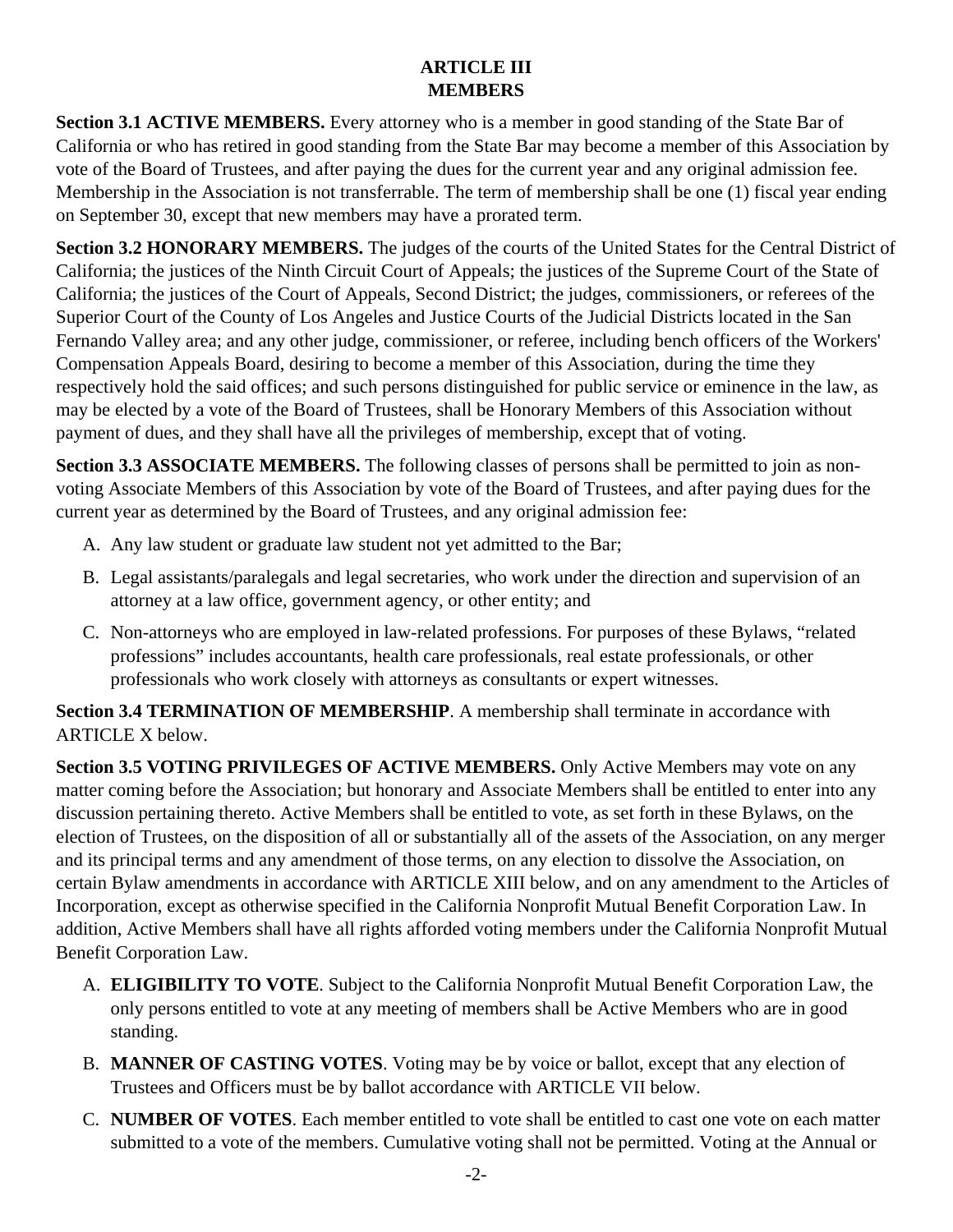Special Meetings must be in person, with one vote per member.

D. **APPROVAL BY MAJORITY VOTE**. If a quorum is present, the affirmative vote of a majority of the voting power represented at the meeting, entitled to vote and voting on any matter, shall be deemed the act of the members unless the vote of a greater number, or voting by classes, is required by the California Nonprofit Mutual Benefit Corporation Law or by the Articles of Incorporation.

**Section 3.6 DISPLAY OF SFVBA NAME AND LOGO.** A member or Associate Member who is in good standing may inform the public and others of his or her membership in the Association, and may display the Association's name and logo, according to rules adopted by the Board of Trustees. The display must not be misleading. Rules for the display of the name and/or logo may apply generally, or specifically to one or more members or Associate Members, or in a particular circumstance, as the Board of Trustees determines. A member or Associate Member shall stop and/or modify the use and/or display of the name and/or logo as requested by the Association at any time. The privilege of displaying the Association's name and/or logo is not assignable or otherwise transferrable by a member.

**Section 3.7 ANNUAL MEETING.** The annual meeting of the members of Association shall be held in September or October at a time and place to be determined by the Board of Trustees.

**Section 3.8 NOTICE.** Notice of the annual meeting shall be given by the Secretary, in writing, addressed and mailed to each of the members of the Association at least five (5) days prior to said meeting. Such notice may be published in any bulletin published by the Association and mailed to members of the Association, in which event a separate notice need not be given.

**Section 3.9 SPECIAL MEETINGS.** Special meetings may be called, at any time, by the President, by the Board of Trustees, or by petition signed by twenty (20) members of the Association. The number of special meetings by petition shall not exceed three (3) a year. The notice of special meetings shall specify the business to be transacted at the special meeting.

**Section 3.10 QUORUM.** Fifty (50) Active Members shall constitute a quorum for the conduct of business at any meeting of the members of the Association.

### **ARTICLE IV ADMISSION FEES AND DUES**

**Section 4.1 FEES AND DUES.** The admission fees and the annual dues, if any, for Active and Associate Members shall be fixed by the Board of Trustees in their discretion, payable at such time as they may determine. Any such admission fees and annual dues may be increased or reduced by the Board of Trustees.

**Section 4.2 DUES DELINQUENCIES.** Any member failing to pay the annual dues within four (4) months after the same become due may be suspended by the Board of Trustees, after due notice, and shall only be reinstated upon payment of all dues, or remission by the Board of Trustees.

### **ARTICLE V BOARD OF TRUSTEES**

**Section 5.1 ELIGIBILITY AND POWERS.** The Board of Trustees constituted as provided by these Bylaws, together with any amendments thereto, shall be the governing body of this Association, and shall manage the affairs of the Association subject to and in accordance with the Bylaws. All appropriations of the funds of the Association in excess of \$5,000 must be made by the Board of Trustees. In order to be elected or appointed as a Trustee, a person must have been an Active Member for at least one (1) year prior to serving on the Board of Trustees, except for the Associate Member who may be appointed by the President pursuant to Section 5.7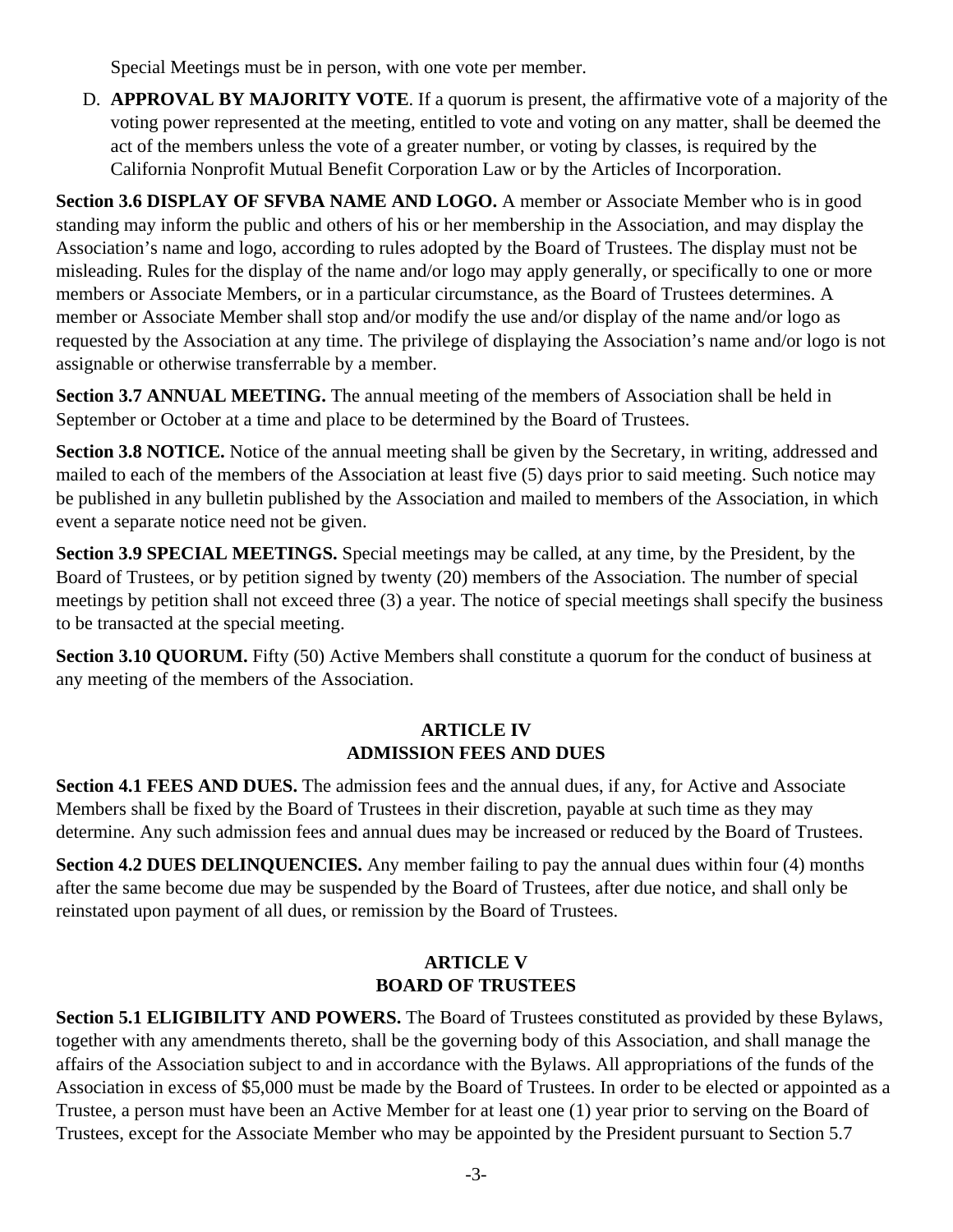below. When nominating Trustees or considering Trustee appointments, consideration shall be given to prior suspension(s) or disciplinary action(s) taken by the State Bar involving acts of moral turpitude, if any, against the nominee or appointee being considered.

The Board of Trustees shall have the power to institute and maintain on behalf of the Association all necessary actions, proceedings, and prosecutions directed by the Association, or which in the discretion of the Board of Trustees may be necessary or proper to carry out the will or objectives of the Association; and it shall perform such other duties as may be prescribed by the Bylaws or resolutions of the Association.

Without prejudice to the foregoing general powers, but subject to the same limitations, the Trustees shall have the power to:

- A. Appoint and remove, at the pleasure of the Board of Trustees, all agents and employees of the Association; prescribe powers and duties for Officers that are consistent with law, with the Articles of Incorporation and with these Bylaws; and fix agent and employee compensation, if any, and if appropriate require from agents security for faithful performance of their duties. Subject to the rights, if any, of an employee under any contract of employment, any employee may be removed, with or without cause, by resolution of the Board of Trustees or by majority vote of the Active Members.
- B. Change the principal office in the State of California from one location to another.
- C. Adopt and use a corporate seal and alter the form thereof.
- D. Borrow money and incur indebtedness on behalf of the Association and cause to be executed and delivered for the purposes of the Association, in the corporate name, promissory notes, bonds, debentures, deeds of trust, mortgages, pledges, hypothecations and other evidences of debt and securities.
- E. Adopt, amend, or repeal rules not inconsistent with these Bylaws for the management of the internal affairs of the Association and the governance of its Trustees, Officers, agents, committees, and employees.
- F. Conduct affairs of this Association, including the enforcement, interpretation and construction of the Bylaws.

**Section 5.2 DUTIES.** The Board of Trustees shall meet at least eight times a year and shall keep a record of its proceedings. The Board of Trustees shall report its proceedings at the annual meeting of members of the Association; and at every regular meeting and annual meeting of the Association it shall report any business which in its judgment shall require the action of the Association.

**Section 5.3 NUMBER OF TRUSTEES.** There shall be up to twenty one (21) members of the Board of Trustees, including the four Officers referred to in Section 6.2 below, including the three appointments made by the President pursuant to Section 5.7 below, and including the Immediate Past President, who shall automatically become a Trustee in the year next following the expiration of his or her term as President.

**Section 5.4 QUORUM.** A majority of the members of the Board of Trustees shall constitute a quorum, except to adjourn as provided in Section 5.12 below. Subject to the more stringent provisions of the California Nonprofit Mutual Benefit Corporation Law, including, without limitation, those provisions relating to (i) approval of contracts or transactions in which a Trustee has a direct or indirect material financial interest, (ii) appointment of committees of the Board of Trustees and (iii) indemnification of Trustees, every act or decision done or made by a majority of the Trustees present at a meeting duly held at which a quorum is present shall be regarded as the act of the Board of Trustees. A meeting at which a quorum is initially present may continue to transact business, notwithstanding the withdrawal of Trustees, if any action taken is approved by at least a majority of the required quorum for that meeting. Unless a provision of these Bylaws specifically states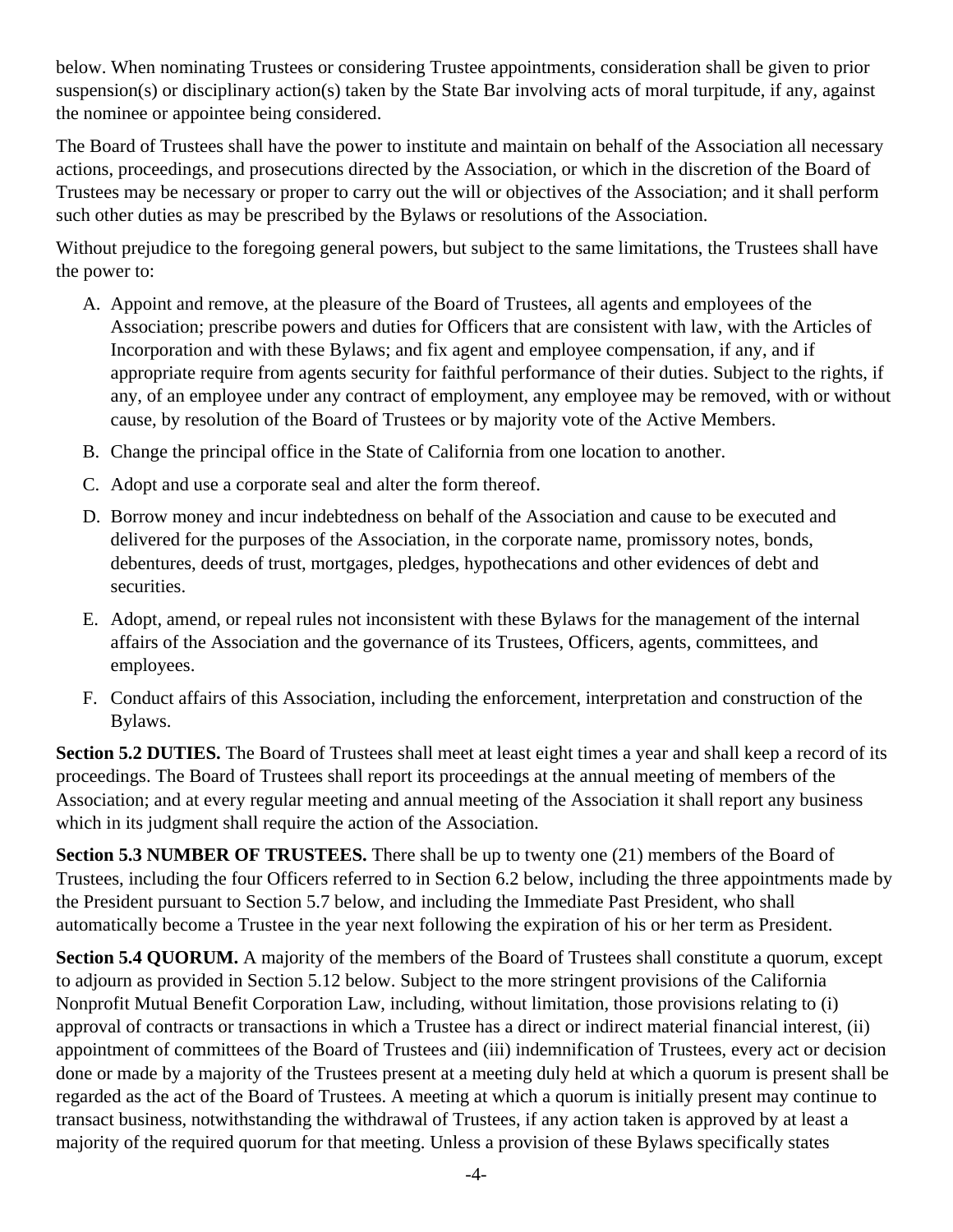otherwise, any action may be taken by a majority of the Trustees present at any meeting, provided that proper notice is given pursuant to Section 5.11 below, and provided that a quorum is present. Alternatively, any action may be taken pursuant to Section 5.5 below.

**Section 5.5 ACTION WITHOUT A MEETING.** Any action required or permitted to be taken by the Board of Trustees may be taken without a meeting, if all members of the Board of Trustees then in office individually or collectively consent in writing to that action. Written consents and any related materials may be sent by firstclass mail, personal delivery, or electronic transmission to Trustees, and responses may be returned to the Association by first-class mail, personal delivery, or electronic transmission to the Association. Written consents and responses sent by electronic transmission shall be sent in accordance with the provisions of ARTICLE XVII below. Actions by written consent shall set forth the proposed action and provide a reasonable time within which to return the written consent to the Association. Actions by written consent shall have the same force and effect as any other validly approved action of the Board of Trustees. Written consents shall be filed with the minutes of the proceedings of the Board of Trustees. For the purpose of this Section 5.5 only, "all members of the Board of Trustees" shall not include Trustees who have a material financial interest in a transaction to which the Association is a party. The provisions of this Section 5.5 apply also to committees of the Board of Trustees, and to action by those committees.

**Section 5.6 ATTENDANCE AND VACATION OF OFFICE**. The Board of Trustees shall have the right to declare vacant the office of any elected or appointed Trustee if such Trustee 1) fails to attend three (3) meetings of the Board of Trustees within a particular year or 2) fails to make required payment of dues within sixty (60) days after the same have become due and payable. Upon the Trustee's failure to attend three (3) meetings, the Trustee shall be given written notice of the Board of Trustees' intended action to declare his or her office vacant. The Trustee shall be afforded an opportunity to appear and appeal such intended action to the Board of Trustees. If a Trustee fails to attend four (4) meetings of the Board of Trustees within a particular year, the Board of Trustees may declare such office vacant, and the Board of Trustees shall have no obligation to afford the Trustee an opportunity to appeal such decision.

**Section 5.7 TRUSTEE APPOINMENTS.** The President shall have the right to appoint up to three (3) additional Trustees, subject to the approval of the Board of Trustees. Two of those appointments would be from the Active Membership. The third appointment would be from the Associate Membership. Notwithstanding anything to the contrary in these Bylaws, the Associate Member Trustee, if appointed, shall have full voting rights on all Board of Trustee matters. In the event that a New Lawyer is not elected to the Board of Trustees in any given election or is not then sitting on the Board of Trustees, the President's appointments shall be subject to the provisions of Section 11.3 below. The remaining Trustees shall be elected in accordance with ARTICLE VII below.

**Section 5.8 TERM OF OFFICE.** Trustees appointed by the President in accordance with Section 5.7 above shall each serve until September 30 following their appointment. Other Trustees (except the Immediate Past President of the Association) shall hold office for two (2) year terms, and shall assume the duties of their office on the first day of the month immediately following certification by the Secretary of their election in accordance with Section 7.5. A Trustee may not serve more than two (2) consecutive elected two year terms of office as a Trustee in accordance with Section 7.2. Provided, however, that one or more additional Trustees may serve pursuant to the provisions of ARTICLE XV of these Bylaws, such service pursuant to ARTICLE XV shall be for a maximum two (2) year term, which limitation is subject to waiver by the Board of Trustees.

**Section 5.9 VACANCIES.** Except as follows, a vacancy on the Board of Trustees or any other office shall be filled by the vote of the remaining members of the Board of Trustees at any regular or special meeting of the Board of Trustees. A vacancy among the Trustees appointed by the President as provided in Section 5.7 above may be filled by the President with approval of the Board of Trustees.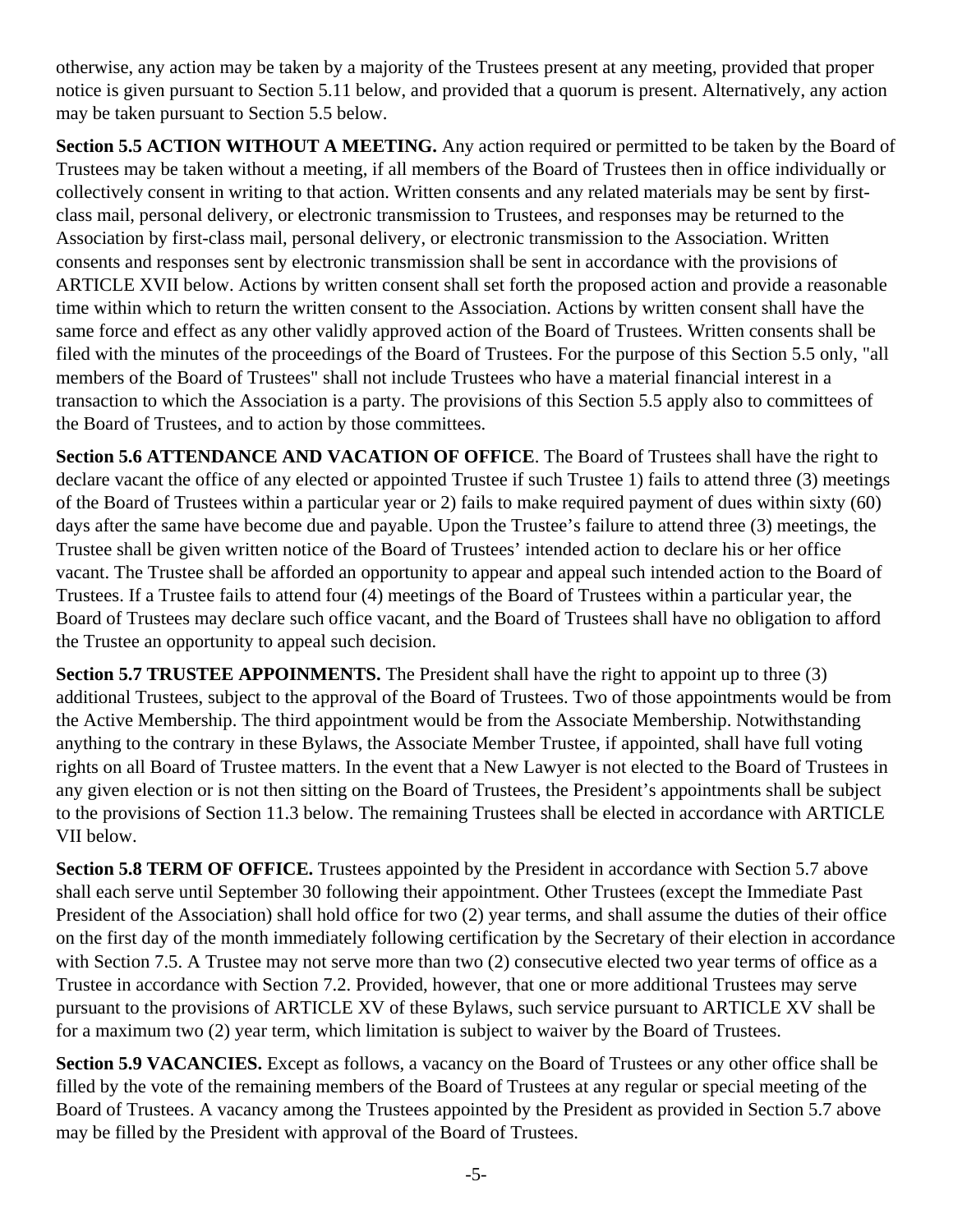### **Section 5.10 MEETINGS OF THE BOARD OF TRUSTEES.**

- A. **ANNUAL MEETING**. The Board of Trustees shall hold an annual meeting following each annual meeting of members; provided, however, that the Board of Trustees may fix another day for the holding of its annual meeting. Such meeting shall be held at the principal office of the Association or at such other place as the Board of Trustees may from time to time designate by resolution. Such meeting shall be held for the purpose of organization and transacting regular business. Notice of annual meetings shall be in accordance with Section 5.11 below.
- B. **REGULAR MEETINGS**. Regular meetings of the Board of Trustees shall convene on a regularly scheduled basis, at least eight times a year, upon such days as voted by the Board of Trustees.
- C. **SPECIAL MEETINGS**. Special meetings of the Board of Trustees for any purpose may be called at any time by the President, or by one third (1/3) of the Trustees then in office, to be held on such date and at such time and place as shall be designated in the notice of the meeting. Notice of special meetings shall be given with four (4) days written notice of such meeting or forty-eight (48) hours if notified by telephone, or through other means of electronic communication, as new technology allows.

# **Section 5.11 NOTICE.**

- A. **MANNER OF GIVING NOTICE**. Notice of any meeting of the Board of Trustees may be given by first-class mail, personal delivery, telephone (either directly to the Trustee or to a person at the Trustee's office who would reasonably be expected to communicate that notice promptly to the Trustee), facsimile, or electronic transmission in compliance with ARTICLE XVII below. All notices shall be given or sent to the Trustee's mailing address, telephone number, or email address as shown on the records of the Association. Notice shall not be given by electronic transmission to a Trustee if the Association is unable to deliver two consecutive notices to the Trustee by that means, or if the inability to deliver the notice becomes known to the Secretary or other person responsible for giving such notice. Notice of any meeting may be waived by any Trustee as set forth below.
- B. **TIME REQUIREMENTS**. Notice shall be deposited in the United States mail at least four (4) days in advance of the meeting if sent by first-class mail, and at least forty-eight (48) hours before the time set for the meeting if notice is given by personal delivery, telephone, facsimile, or electronic transmission.
- C. **CONTENTS OF NOTICE**. The notice shall state the time of the meeting, and the place if the place is other than the principal office of the Association. It need not specify the purpose of the meeting.
- D. **WAIVER OF NOTICE**. The transactions of any meeting of the Board of Trustees, however called and noticed and wherever held, shall be as valid as though taken at a meeting duly held after regular call and notice if: (i) a quorum is present, and (ii) either before or after the meeting, each of the Trustees not present signs a written waiver of notice, a consent to holding of the meeting, or an approval of the minutes. The waiver of notice or consent need not specify the purpose of the meeting. All waivers, consents, and approvals shall be filed with the corporate records or made a part of the minutes of the meeting. Notice of a meeting shall also be deemed given to any Trustee who attends the meeting without protesting before or at its commencement about lack of adequate notice.

**Section 5.12 ADJOURNMENT**. A majority of the Trustees present, whether or not constituting a quorum, may adjourn any meeting to another time and place. Notice of the time and place of holding an adjourned meeting need not be given, unless the original meeting is adjourned for more than twenty four (24) hours, in which case notice of adjournment to another time and place shall be given before the time of the adjourned meeting to the Trustees who were not present at the time of the adjournment. This notice may be waived in the same manner as set forth under Section 5.11(D) above.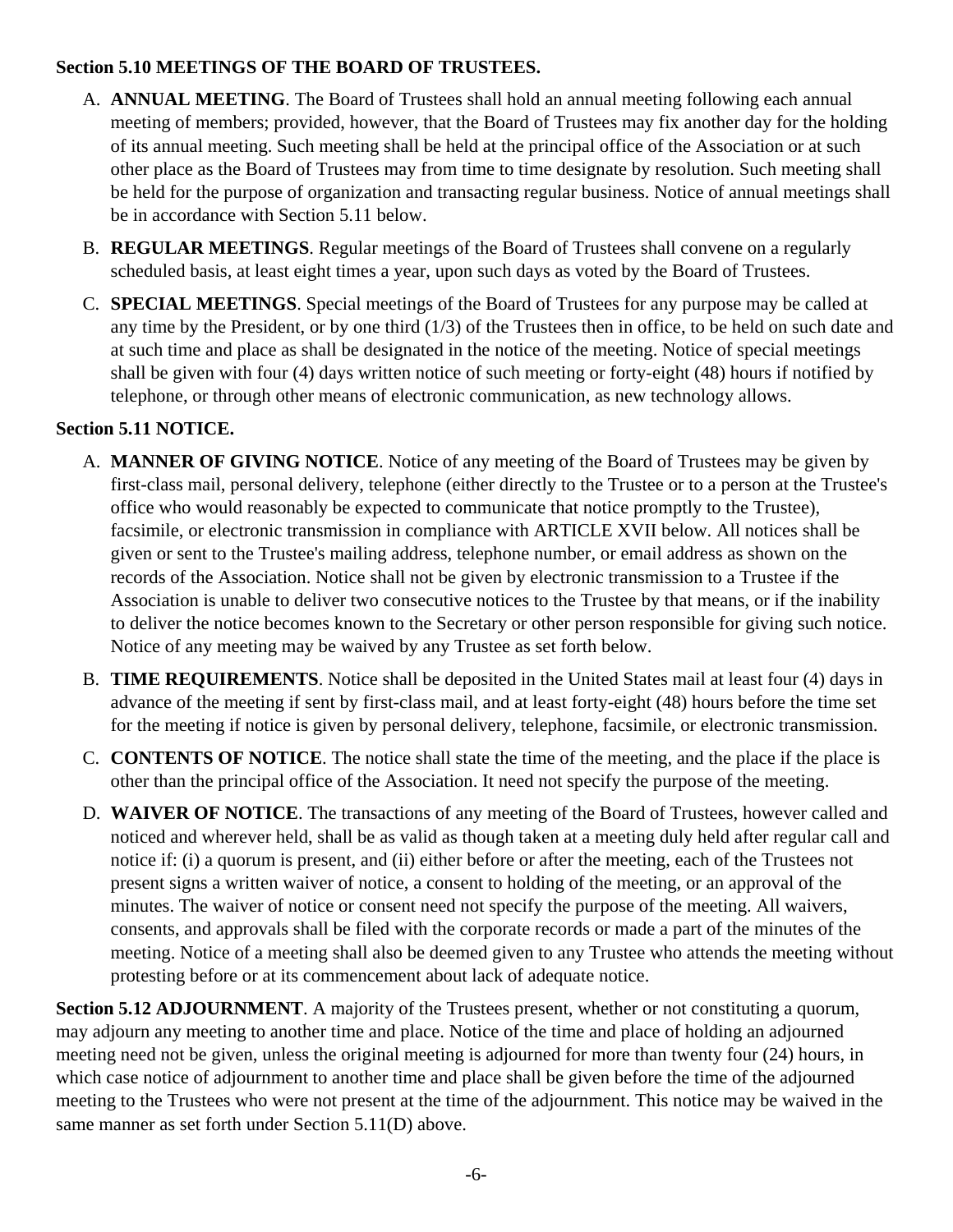**Section 5.13 MINUTES OF MEETINGS**. Minutes of the proceedings of the Board of Trustees shall be taken at all meetings of the Board of Trustees and kept in a book designated for that purpose. Rules and procedures for taking minutes may be adopted by the Board of Trustees, provided that such rules do not conflict with these Bylaws.

**Section 5.14 COMPENSATION OF TRUSTEES**. The Board of Trustees may authorize the advance or reimbursement of actual reasonable expenses incurred by a Trustee or member of a committee or section in carrying out his or her duties. There shall be no compensation otherwise payable to any Trustee or member of a committee or section.

**Section 5.15 TRUSTEE VOTING**. Each Trustee shall have one vote on each matter presented to the Board of Trustees for action. No Trustee may vote by proxy, either at a meeting of the Board of Trustees or if the action is taken by unanimous written consent of the Board of Trustees. Tie votes will be determined by the President of the Association according to Robert's Rules of Order.

# **ARTICLE VI OFFICERS**

**Section 6.1 ELIGIBILITY.** Only Active Members of the Association in good standing shall be eligible to hold office in the Association.

**Section 6.2 OFFICES.** The offices of the Association shall consist of a President, Vice President/President-Elect, Secretary, and Treasurer. In order to be elected as an Officer of the Association, an individual must have served as a member of the Board of Trustees of the Association during the year immediately preceding the Officer's election. All Officers shall serve concurrently as members of the Board of Trustees of the Association, with the exception that the President may only vote in the event of a tie.

# **Section 6.3 DUTIES OF OFFICERS**

- A. **PRESIDENT**. It shall be the duty of the President to preside at all meetings of the Association; to appoint the committees provided for in these Bylaws and such other special committees and delegates as he or she may from time to time deem necessary, or which may be provided for by action of the Board of Trustees or the Association. He or she shall have such other duties not inconsistent with the Articles and Bylaws of the Association as are usually possessed or exercised by presiding officers. He or she shall be the chairperson of the Board of Trustees.
- B. **VICE PRESIDENT/PRESIDENT-ELECT**. It shall be the duty of the Vice President/President-Elect to preside at all meetings at which the President is absent, and he or she shall have the powers and prerogatives of the President in the event of the President's absence or inability to act. The Vice President/President-Elect shall succeed to the office of President upon expiration of the President's term of office.
- C. **SECRETARY**. It shall be the duty of the Secretary to keep a record of the proceedings of all meetings of the Association, of the Board of Trustees, and all other matters of which a record shall be ordered by the Board of Trustees. He or she shall notify the Officers and all members of committees of the election or appointment and shall issue notices of all meetings, keep a record of the name and office address of all members showing the date when they became members and of the cause and date of termination of the membership of persons as shall cease to be members.
- D. **TREASURER**. The Treasurer shall collect and take charge of, and under the direction of the Board of Trustees shall disburse all funds of the Association; and his or her records and books shall be open to inspection of any member of the Board of Trustees at all times. The Treasurer shall make a full written report within ten days of the close of the fiscal year of the Association. The accounts shall be audited by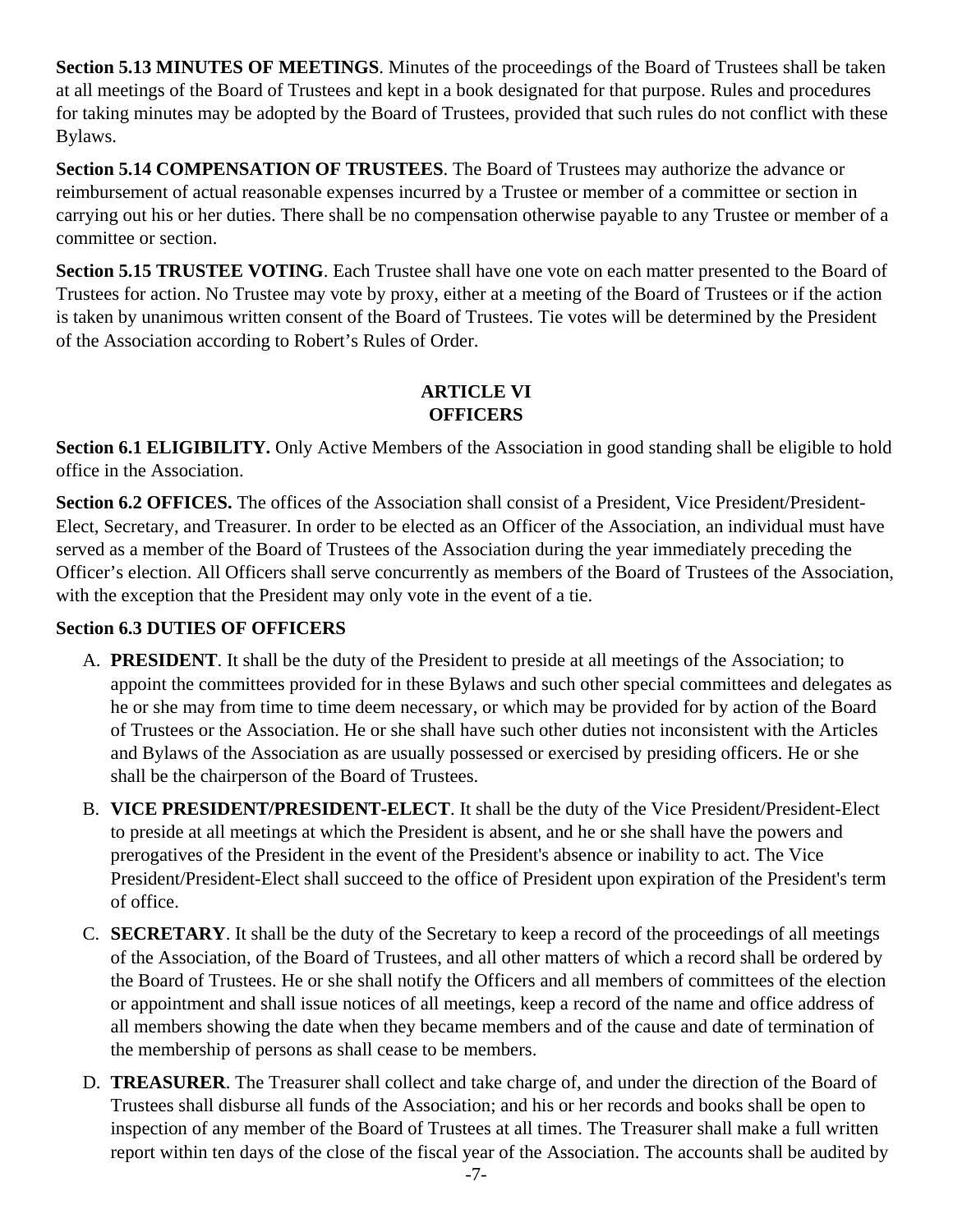a certified public accountant under the supervision of the Board of Trustees at such times as the Board of Trustees deems appropriate.

**Section 6.4 TERM OF OFFICE.** All Officers shall assume the duties of their office on the first day of the month immediately following certification by the Secretary of their election in accordance with Section 7.5, and shall serve for one calendar year therefrom. Any Officer may resign at any time by giving written notice to the Board of Trustees, the President, or the Secretary of the Association. Any resignation shall take effect at the date of receipt of that notice or at any later time specified in that notice. Unless otherwise specified in that notice, the acceptance of the resignation shall not be necessary to make it effective. Any resignation shall be without prejudice to the rights, if any, of the Association under any contract to which the Officer is a party. A vacancy occurring in any office because of death, resignation, removal or other cause, shall be filled from the Board of Trustees for the unexpired term, by a majority vote of the Board of Trustees.

**Section 6.5 EXECUTIVE DIRECTOR.** The Executive Director is the chief administrative officer of the Association and shall be selected by and serve at the pleasure of the Board of Trustees. The Executive Director shall be guided by policies established by the Board of Trustees and shall have direct charge of all administrative and staff operations. The Executive Director shall report to the Executive Committee of the Board of Trustees of the Association. The Executive Director recommends and participates in formulation of Association goals, objectives, and policies. The Executive Director serves as an ex officio member of the Board of Trustees, the Executive Committee of the Board of Trustees, and all committees and sections of the Association.

# **ARTICLE VII ELECTIONS**

**Section 7.1 ELECTION DAY.** The Association shall hold an annual election of Officers and Trustees of the Association, which shall be completed by September 10 of each year, which day is hereby declared to be the Election Day, unless the same falls on Saturday, Sunday, or holiday, in which event, the last preceding business day shall be the Election Day.

**Section 7.2 NOMINATING COMMITTEE.** The Nominating Committee shall be composed of eight (8) members: The President, Immediate Past President, Vice President/President-Elect and five (5) members in good standing of the Association. These five members shall be elected by the Board of Trustees. Of the five members selected by the Board of Trustees, no more than two members of the Nominating Committee are to be Trustees who still have one year remaining on their term of office. No other Officers shall serve on the Nominating Committee. The Chair of the Nominating Committee shall be the Immediate Past President.

It shall be the duty of the Nominating Committee to establish rules and procedures for the nomination of candidates, and the conduct of elections. The Nominating Committee shall meet prior to June 1 of each year and shall elect its own secretary. The Nominating Committee shall nominate one or more Active Members of the Association for each of the offices of President-Elect, Secretary, Treasurer, but not more than two (2) people for each of these offices, and shall automatically nominate the current President-Elect only for the office of President, and shall nominate not less than nine (9) or more than twelve (12) Active Members of the Association for the positions of Trustees to be filled at the election. No member of the Nominating Committee shall be nominated for any office or for a Trustee position. No person may be nominated for the position of Trustee who is currently completing his or her second consecutive elected term of office. However, a person may be nominated who has previously served two (2) consecutive elected terms as Trustee and who has not served as a Trustee for an intervening period of at least one year. For purposes of this Section 7.2, "term of office" shall not include completing by appointment an unexpired term of office created by the resignation, or incapacitation, of a Trustee.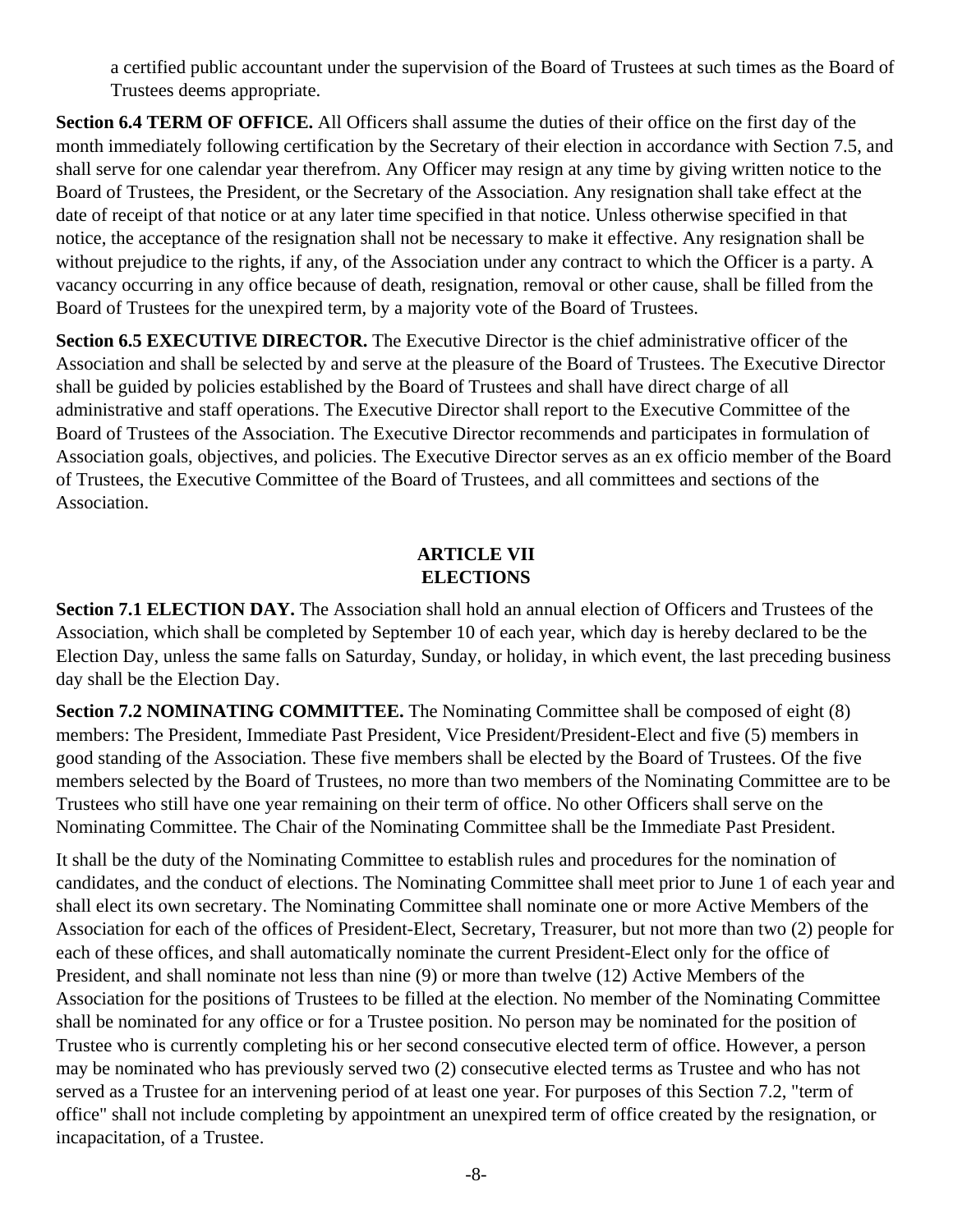The report of the Nominating Committee, signed by the Chairperson and Secretary, stating the names of the persons nominated shall be forwarded to the Secretary of the Association not later than June 10 of each year. The report of the Nominating Committee shall be mailed to each Active Member of the Association by the following July 1, or such report shall be published in any bulletin or publication of the Association prior to July 1. If the report is mailed to the Active Members by July 1, no separate report need be given.

**Section 7.3 ADDITIONAL NOMINATIONS.** Additional nominations for any office, except that of President or President-Elect, or for the position of Trustee may be made by filing with the Secretary of the Association at any time on or before July 25 a written nomination signed by at least twenty (20) Active Members of the Association in good standing.

**Section 7.4 BALLOTS.** A notice of election containing the method and date of the distribution of ballots shall be published in all official publications of the Association by July 1 each year. If ballots are to be sent via electronic mail, the notice shall include instructions for an Active Member to request a ballot to be sent by United States Post Office instead of electronic mail. Regardless of the method of distribution, ballots shall be mailed (as defined in ARTICLE XVII below) to the members by August 25 each year. Each Active Member may vote by physically returning the ballot to the office of the Association or by electronic means. The ballot shall contain the names of the nominees for each office and Trustee position in alphabetical order. Except as herein provided, the ballot shall be of such form and shall contain such instructions as may be prescribed by the Board of Trustees. Incumbents shall be designated as such on the ballot. The Committee's nominees shall be designated as "Committee Nominee" on the ballot. Each Active Member shall be entitled to one vote for each Officer and for each position of Trustee to be filled at the election. No write-in votes shall be counted. The Election Committee, in accordance with the instructions furnished with each ballot, shall refuse to count ballots not received by 5:00 p.m. on the Election Day, at which time the voting shall cease.

**Section 7.5 VOTE COUNTING.** Immediately upon the closing of the balloting the votes shall be counted by the persons designated to perform that function by the President of the Association (the Election Committee) provided no person shall serve in such function who is a nominee for any office on the ballot. Vote tabulation may be performed through either manual or computerized counting. Computerized counting, if utilized, shall be performed through use of electronic software approved in advance by the Board of Trustees for use in any vote tabulation process. Manual tabulation remains optional if the circumstances so warrant, such as the need for a recount. The results of the election shall be certified to the President in writing by the Secretary within 96 hours of the conclusion of the counting of the ballots, and in no event later than the last day of September.

**Section 7.6 VOTES NEEDED TO ELECT.** Only a plurality of votes cast, verified and acknowledged in accordance with Section 7.5, shall be required to elect a candidate, provided that where there are more than three candidates for an office (not including the Board of Trustees) and no candidate receives a majority of the vote, there shall be runoff elections between the two candidates receiving the highest number of votes; which election shall be conducted under the provisions of this Article. The nominee who receives the greatest number of votes for the position of Trustee shall be declared elected. In case of a tie vote for any office or for any position of Trustee, a ballot shall be taken at the next regular monthly meeting of the Board of Trustees as between tying nominees and the one receiving the greatest number of votes shall be declared elected. A Trustee may not vote for himself or herself in the event of a tie.

**Section 7.7 PERMISSIBLE SOLICITATION**. Unless otherwise prohibited by an election guideline, there shall be no restrictions imposed on the solicitation of support for a candidate from the members of the Association, nor any restrictions on the means by which a candidate chooses to publicize his or her candidacy among the members of the Association. Within a reasonable time prior to any election, the Board of Trustees may distribute to each member of this Association an Election Pamphlet containing biographical data concerning each candidate. Such data shall be supplied by each candidate desiring to have same distributed, and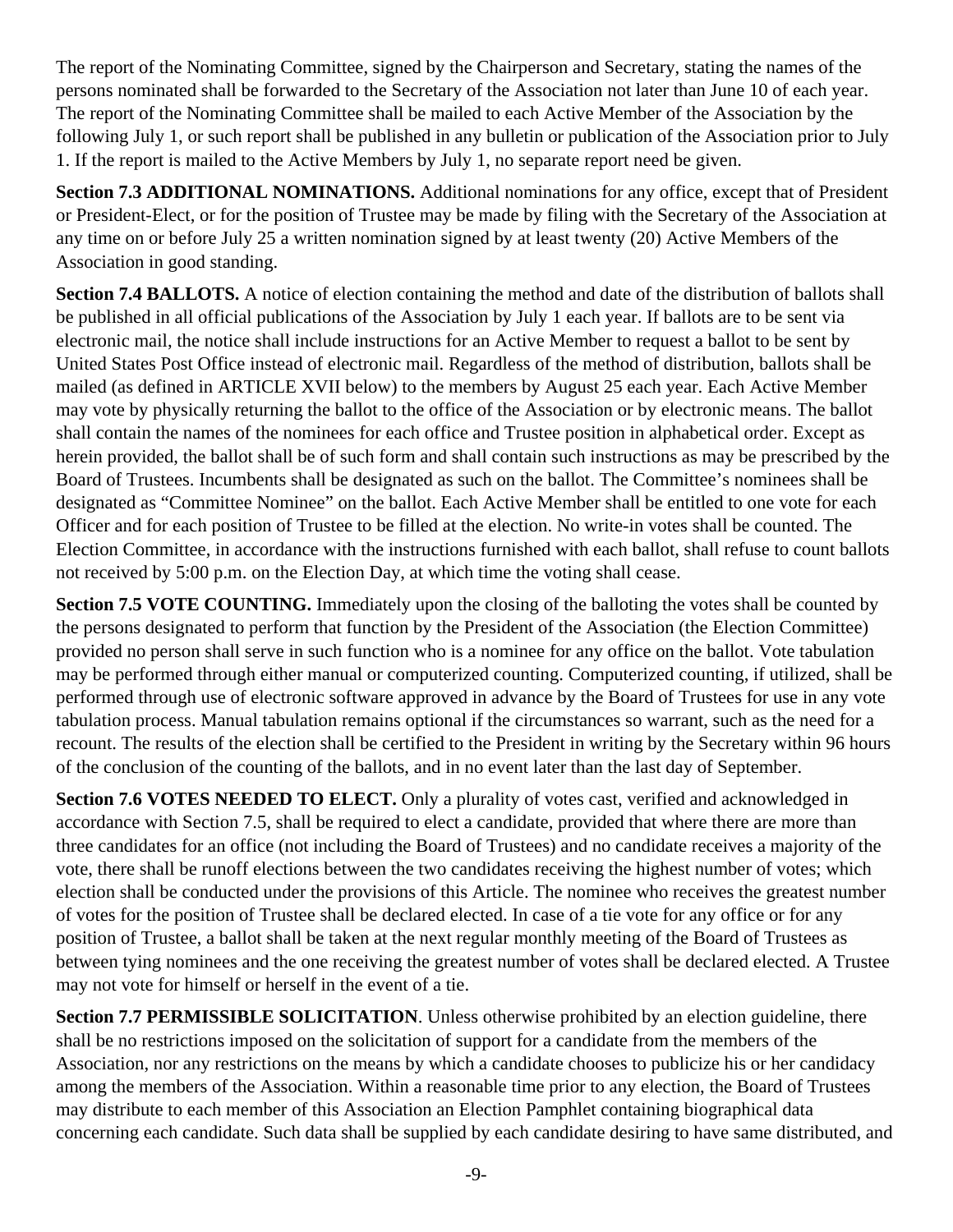the subjects on which the candidate is invited to supply information shall be the same for each candidate. The Executive Director shall set the cost of space within the pamphlet. The Board of Trustees may promulgate election guidelines**.** 

# **ARTICLE VIII SPECIAL APPOINTMENTS AND DELEGATES**

**Section 8.1 TRUSTEE APPOINTMENT TO LOS ANGELES COUNTY BAR ASSOCIATION**. During the period within which the Association is entitled to appoint a Trustee of the Los Angeles County Bar Association, the Immediate Past President shall be deemed appointed as such Trustee, to serve for a period of one (1) year, commencing with his or her appointment; provided, however, that if such Officer shall determine not to accept such appointment, the President of the Association shall appoint such Trustee from any of the remaining Officers of the Association. If none of the Officers of the Association accept such appointment, the

**Section 8.2 CONFERENCE OF DELEGATES**. Resolutions on proposed legislation are prepared and presented by the Association's Delegation to the Conference of California Bar Associations. Upon the preparation of such resolutions, the Delegation shall notify the Executive Committee of the existence of such resolutions. The Executive Committee or the Board of Trustees shall have the right, but not the obligation, to comment on any or all of the resolutions and advise the Delegation of the Board of Trustees' position, if any, as to such resolutions. To the extent that the Board of Trustees takes a position as to any resolution, the Delegation shall state such position as the official position of the Association. The position of the Association on such matters may be established by a majority vote of the Board of Trustees.

**Section 8.3 APPOINTMENT OF ABA DELEGATE**. During the period within which the Association is entitled to appoint a Delegate to the American Bar Association, the Executive Committee shall nominate a member to serve for a two-year period as specified by the ABA. The Executive Committee shall also nominate an alternate. The recommendation of the Executive Committee shall be presented to the Board of Trustees for approval. The Delegate shall provide the Executive Committee with any resolutions about which the Delegate may have an opportunity to vote. The Executive Committee and the Board of Trustees shall have the right, but not the obligation, to comment on any or all of the resolutions and advise the Delegate of the Board of Trustees' position, if any, as to such resolutions. To the extent that the Board of Trustees takes a position as to any resolutions, the Delegate shall state such position as the official position of the Association. The position of the Association on such matters may be established by a majority vote of the Board of Trustees.

# **ARTICLE IX COMMITTEES & SECTIONS**

**Section 9.1 STANDING COMMITTEES.** The Association shall have such standing committees as may be determined from time to time by the Board of Trustees. The chairpersons and other officials of each such committee and the members thereof shall be appointed by the President. The President shall appoint officials and members of all standing committees as soon as practicable after the annual election of Officers; all such appointees shall serve from the time of their appointment until the annual meeting next after their appointment or until their successors are appointed. The President shall have the power to fill vacancies in any standing committees. Any such committee, to the extent authorized by the Board of Trustees, may have all or a portion of the authority of the Board of Trustees, except that no committee, regardless of a resolution by the Board of Trustees, may:

A. Fill vacancies on the Board of Trustees or on any committee;

President may appoint such Trustee from the Association's Trustees.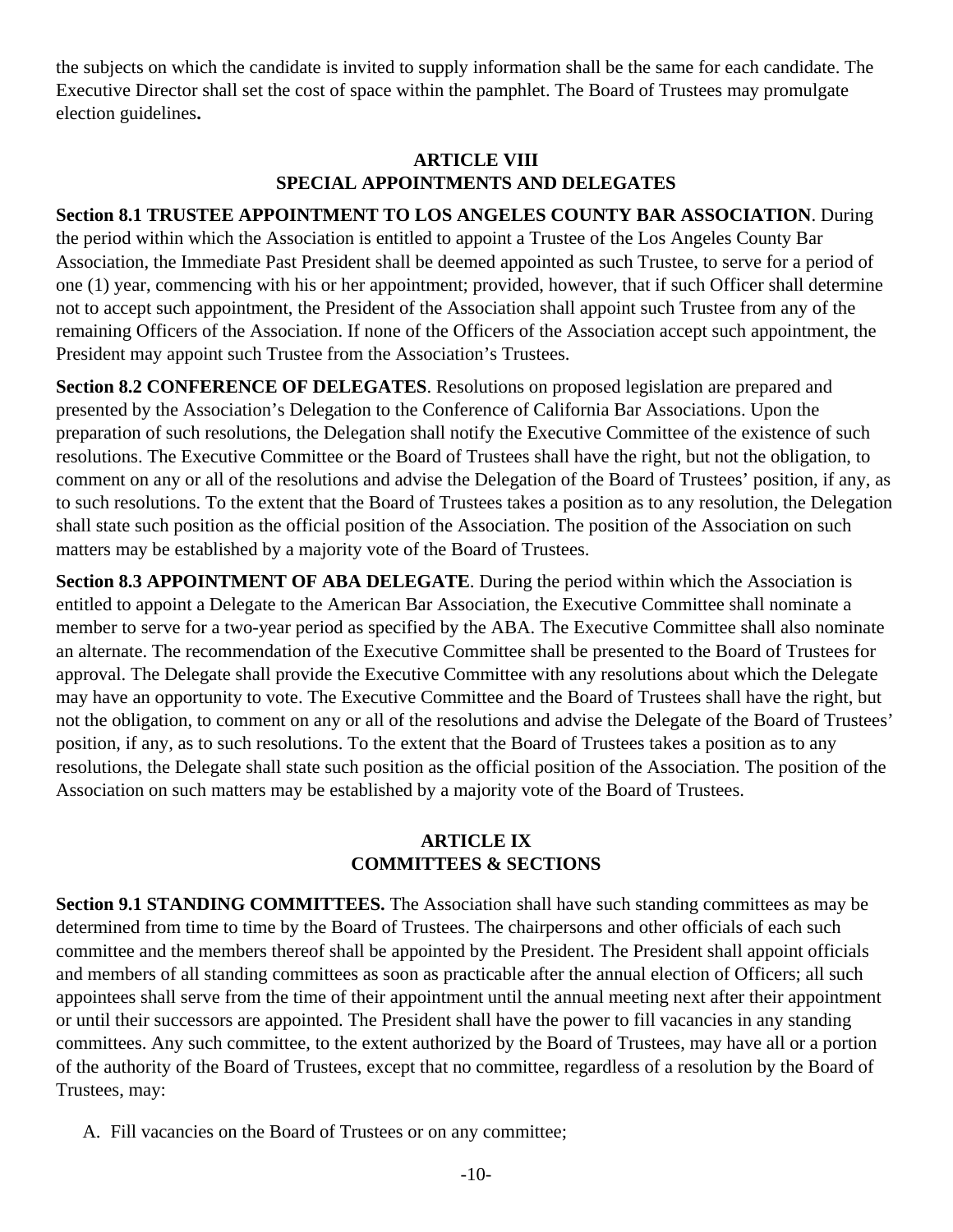- B. Establish or fix compensation of the Trustees for serving on the Board of Trustees or on any committee;
- C. Amend or repeal the Articles of Incorporation or Bylaws or adopt new Bylaws;
- D. Amend or repeal any resolution of the Board of Trustees;
- E. Create any other committees of the Board of Trustees or appoint the members of any committees of the Board of Trustees;
- F. Expend corporate funds to support a nominee for Trustee after there are more people nominated for Trustee than can be elected; or
- G. Approve any transaction (i) between the Association and one or more of its Trustees or (ii) between the Association and any entity in which one or more of its Trustees have a material financial interest.

**Section 9.2 SPECIAL COMMITTEES.** Special Committees formed to consider and act upon any particular matter, may be established from time to time 1) by action of the President, or 2) by action of the Board of Trustees, or 3) by action of the members of the Association. The President shall appoint the officials and members of any such special committees as soon as practicable after the formation of such committee is authorized; and all such appointees shall serve the time of their appointment until the work of the committee is concluded or until the annual meeting next after their appointment, or until their successors are appointed, whichever occurs first. The President shall have the power to fill vacancies on any special committee. Any special committee shall continue in existence so long as necessary to consider and act upon the particular matter for which it was formed, or until earlier dissolution by action of the President, Board of Trustees, or members of the Association, whichever is the originating source of the special committee.

**Section 9.3 EXECUTIVE COMMITTEE**. There shall be an Executive Committee consisting of the President, Vice President/President-Elect, Treasurer, Secretary, and Immediate Past President. The Executive Committee, unless limited by a resolution of the Board of Trustees, shall have and may exercise all the authority of the Board of Trustees in the management of the business and affairs of the Association between meetings of the Board of Trustees; provided, however, that the Executive Committee shall act in accordance with the generally established policies and procedures of the Association, and it shall not have the authority of the Board of Trustees in reference to those matters enumerated in Section 9.1 (A) through (G), inclusive, above. The actions of the Executive Committee shall be reported in writing to the Board of Trustees. All decisions by the Executive Committee of major significance, including all decisions involving the expenditure of more than \$5,000, shall be submitted to the Board of Trustees for ratification at its next meeting. Notwithstanding the above, any member of the Executive Committee may request that any action of the Committee be submitted to the Board of Trustees for ratification. If an Executive Committee member requests ratification by the Board of Trustees, the action of the Executive Committee shall not become final until it is ratified. A majority of the Executive Committee shall constitute a quorum for the transaction of business. A majority vote of Executive Committee members present at a duly held Executive Committee meeting shall be required to execute any act of the Executive Committee. The Executive Committee shall meet monthly prior to the monthly Board of Trustees meeting.

**Section 9.4 ATTORNEY REFERRAL SERVICE.** The Association owns and is responsible for overseeing the operations of the Attorney Referral Service ("ARS"). The ARS shall be administered by the ARS Committee, which shall oversee the operation of the ARS in accordance with the Minimum Standards of the State Bar of California and the Statement of Rules of Operations adopted by the Board of Trustees.

A. The President shall appoint annually the Chair of the ARS Committee. The Committee shall consist of eleven (11) persons who shall be appointed as follows: the President shall appoint six (6) members who are Active Members, at least one of whom shall be from the Board of Trustees, and one Associate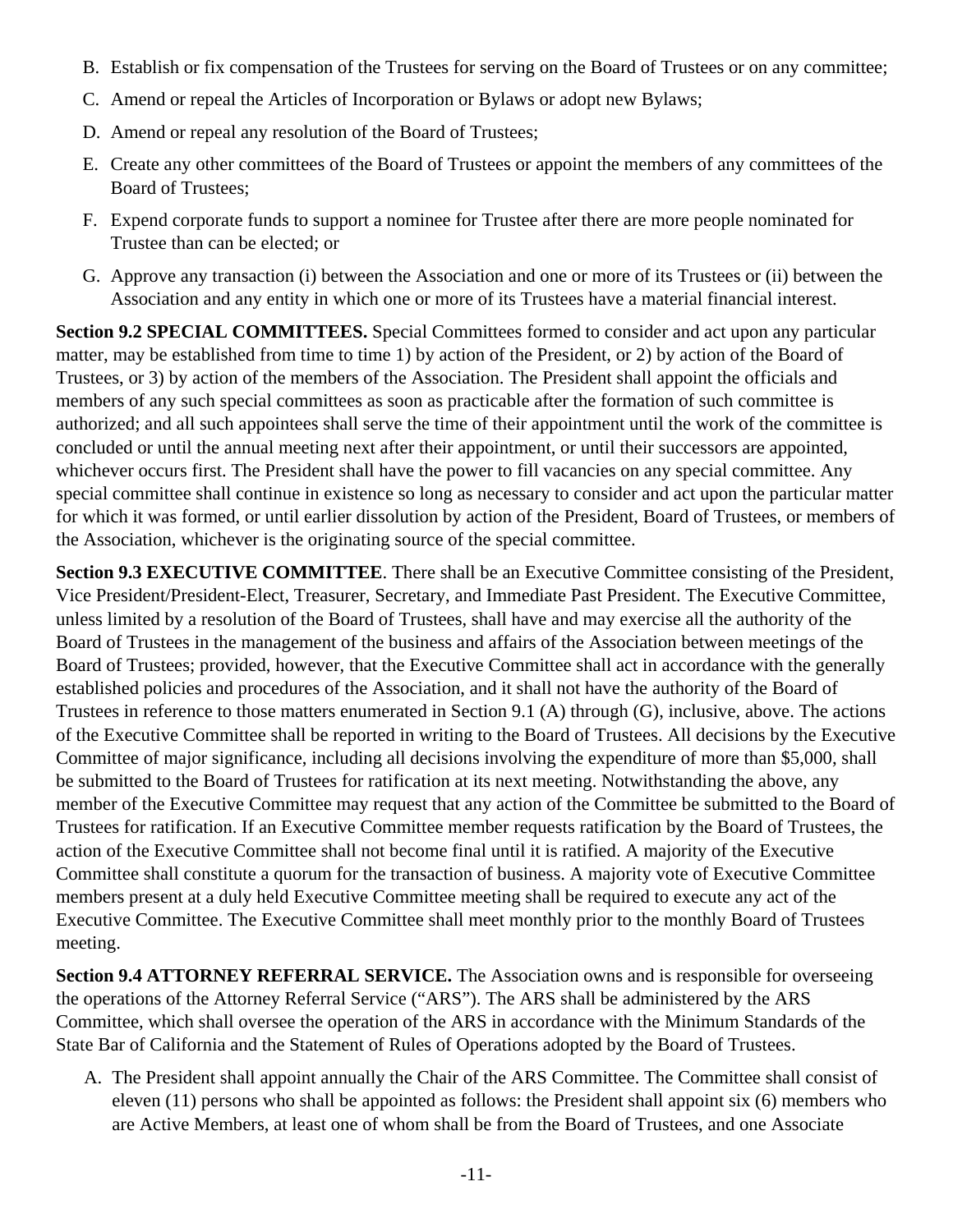Member, for a total of seven (7) appointees by the President; and the Chair of the Committee shall appoint four (4) members who are Active Members. The Chair may designate a Vice Chair.

- B. At least ninety percent (90%) of the Committee shall be active members of the State Bar of California, and at least 50% of the Committee shall not receive referrals from the ARS. Members of the Committee shall be selected, to the extent possible, to fairly represent the diverse composition of the Association, considering factors such as cultural background, geographic locale, gender, practice area, and practice size.
- C. The ARS shall be managed by a staff director who shall keep the ARS Committee, Executive Director, Executive Committee and Board of Trustees fully informed regarding the operations and finances of the ARS.
- D. All appropriations of the ARS shall be made in accordance with the State Bar Rules of Operation, including those set forth at Title 3, Division 5, Chapter 3 pertaining to Lawyer Referral Services. ARS unbudgeted appropriations in excess of \$10,000 shall require approval of the Board of Trustees of the Association.

**Section 9.5 SECTIONS.** The President of the Association, Board of Trustees, or the Association at its annual meeting may establish such sections for the educational advancement of the members of the Association as are deemed appropriate.

- A. Except as membership in the section may be restricted under a rule enacted by the section and approved by the Board of Trustees, any member of the Association shall be eligible for membership in one or more sections of the Association, any may become a member upon filing of an appropriate application and the payment of section dues, if any.
- B. Each section shall have a chairperson who shall be appointed annually by the President of the Association. Each section may annually elect a vice-chairperson, secretary and such other officers and subcommittees, as they deem appropriate, subject to confirmation by the Board of Trustees. The Chairperson shall serve as the liaison to the Board of Trustees and shall report periodically to the Board of Trustees. Any officer or member of a section must be member of the Association.
- C. The Board of Trustees shall have the authority to fix dues for membership in a section or sections and shall establish rules and regulations for the collection of such dues. All such dues and other funds, if any, collected from a section shall be deposited with the Association's Treasurer to the credit of the Association and may be drawn upon and expended as may be directed by the Board of Trustees.
- D. **Representation of the Association**. Recognizing that there may be a need for sections to express their public positions promptly within the guidelines provided by these Bylaws, and recognizing also the need to avoid conflicting statements by sections, the Board of Trustees has adopted the following policy relating to public statements by sections. For the purposes of this policy, "public statements" shall be defined as any public statement or statement likely to be communicated beyond the membership of the Association. To that end, the Board of Trustees adopts the following policy.

A section shall be authorized to make a public statement on proposed legislation, an amicus curiae brief, or a ballot initiative, that such section believes is important and affects the members of such section so long as 1) the section makes it clear and conspicuous that such public statement is on behalf of the section only, not the entire Association, and 2) the President of the Association has been given an opportunity to review and authorize such public statement. The section shall give the President five (5) business days' notice of the public statement that it would like to make. To the extent that such public statement requires immediate action and the section can demonstrate such urgency to the President, the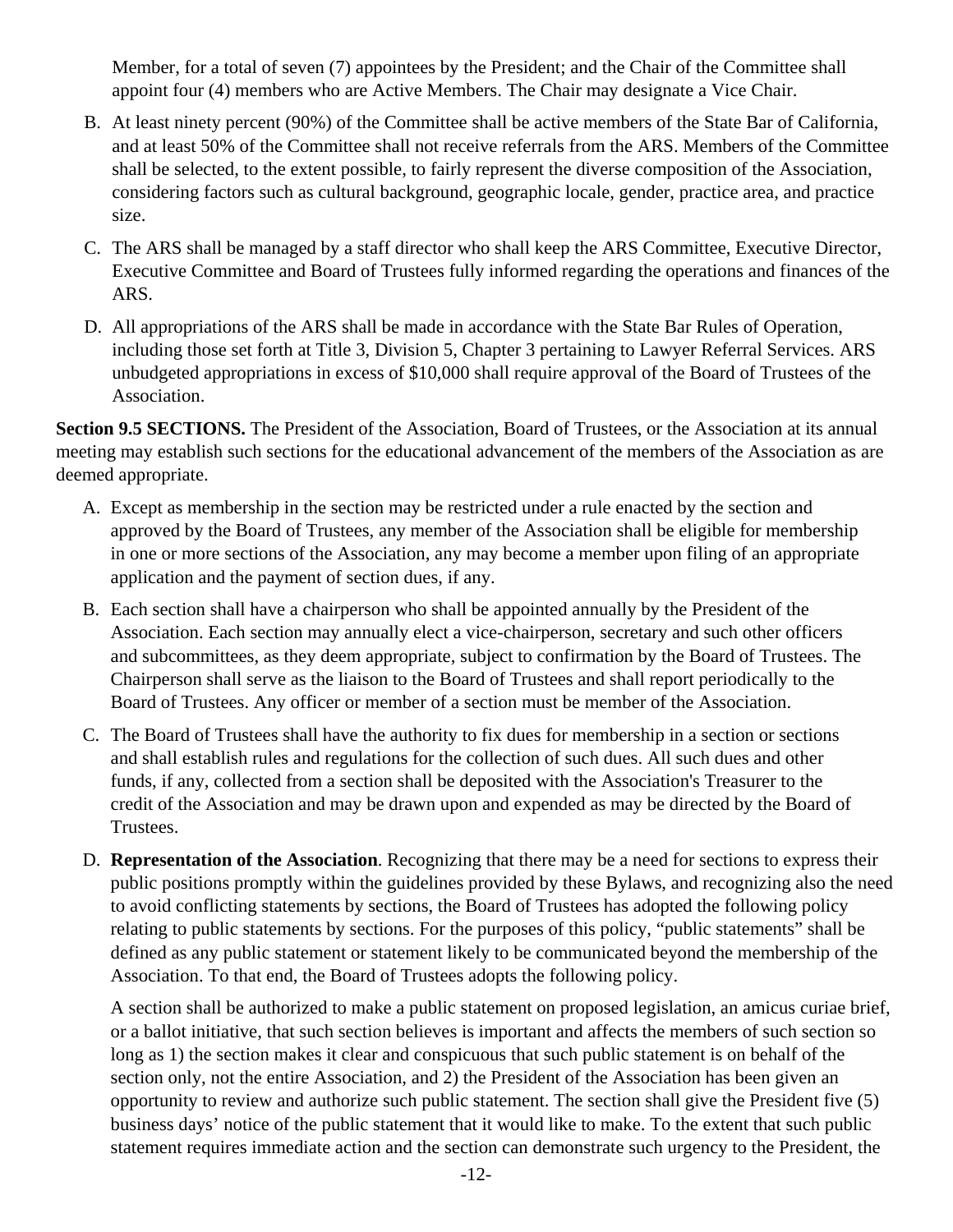President, in those circumstances only, need only be given two (2) business days to review and authorize such public statement. It shall be the responsibility of each section seeking to make any such public statement to ensure delivery of the requested public statement by email, fax, mail or personal delivery to the President. The section shall be required to call the President concurrently with delivery to advise the President that a request has been submitted. A section shall copy any and all requests to the Executive Director.

With any such request, the section shall provide the President (and the Executive Director) with any letter that the section is seeking to adopt or a summary of any brief that the section is seeking to support. In addition, the section shall be required to present a brief synopsis, a brief review of any relevant case citation, and a brief discussion of any existing contrary public statement, assuming one exists. The President, or his or her designee, shall then have the relevant time periods above to review and authorize the section to make the requested public statement. In his or her discretion, the President may bring the request to either the Executive Committee or the Board of Trustees.

If the President, or his or her designee, fails to respond in the relevant time period to any such request, the section shall be entitled to make the requested public statement as if it were so authorized by the President or his or her designee.

E. **Board of Trustees Approval**. Nothing in this ARTICLE IX shall be deemed to create or confer any power or right upon a section or committee not expressly provided for by these Bylaws. For example, except as otherwise provided for in these Bylaws, without prior approval of the Board of Trustees, a section or committee shall not: (i) levy or collect any dues or membership fees; (ii) purport to represent the Association or the Board of Trustees; (iii) take or espouse any position that is in conflict with that of the Association or the Board of Trustees; or (iv) enter into any contract.

# **ARTICLE X SUSPENSIONS OR EXPULSIONS**

**Section 10.1 AUTHORITY TO SUSPEND OR EXPEL.** The power to suspend or expel members of the Association, or any Officer or Trustee, shall be vested in the Board of Trustees. This ARTICLE X shall not apply to employees of the Association.

**Section 10.2 GROUNDS.** Subject to the procedures set forth in Section 10.3 below, any member, Officer or Trustee may be suspended or expelled by the Board of Trustees for any violation of the Governance and Code of Ethics of the Association or for any other good cause. In addition, the Board of Trustees shall have the right to declare vacant the office of any elected or appointed Trustee in accordance with Section 5.6 above.

**Section 10.3 PROCEDURES.** A member, Officer, or Trustee subject to suspension or expulsion pursuant to Section 10.2 above shall be afforded a hearing before the Board of Trustees. Written notice of such hearing shall be given to such member, Officer, or Trustee at least 30 days prior to the hearing. For purposes of this Section 10.3, the written notice shall include a statement of the charges filed against the member, Officer, or Trustee, with a notice of date, time, and place of hearing on such charges. At such hearing the member, Officer, or Trustee, shall be given the opportunity to be heard, to be represented by counsel, and to present evidence in answer to such charges. Such member, Officer, or Trustee may be suspended or expelled after the hearing by the affirmative vote of at least two-thirds of the members of the Board of Trustees. There shall be no right to appeal the decision of the Board of Trustees.

**Section 10.4 DISBARMENT.** The disbarment or suspension from the practice of law of any member of the Association shall ipso facto terminate his or her membership in the Association during the period of disbarment or suspension, after which period he or she may be reinstated by the Board of Trustees.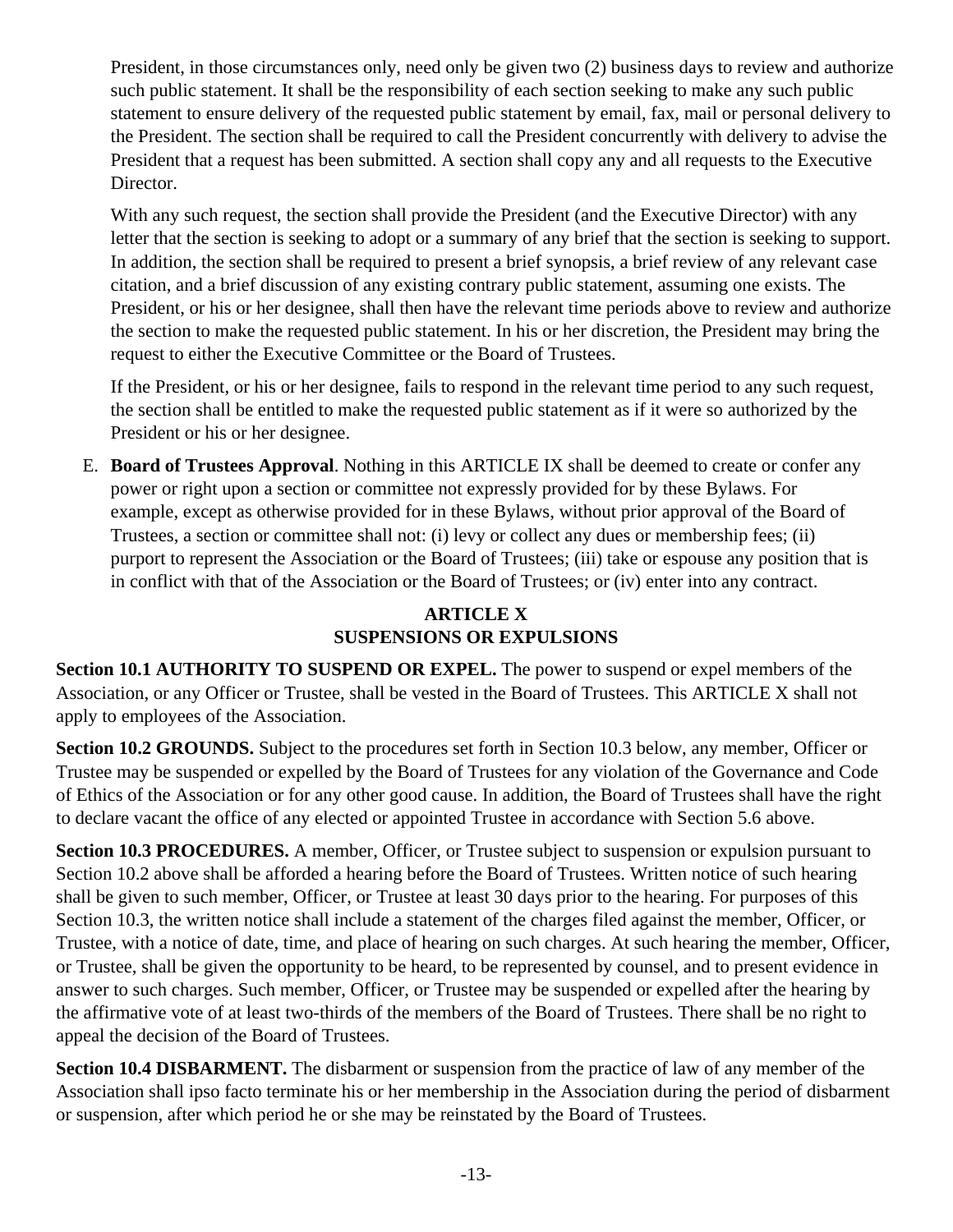**Section 10.5 TERMINATION OF MEMBERSHIP.** A membership shall terminate on occurrence of any of the following events:

- A. Resignation of the member may be made on reasonable notice to the Association, in writing to the Secretary;
- B. Occurrence of any event that renders the member ineligible for membership, or failure to satisfy membership qualifications; or
- C. Failure of the member to pay dues or fees as set by the Board of Trustees within the period of time set by the Board of Trustees after they become due and payable.

# **ARTICLE XI NEW LAWYERS SECTION**

**Section 11.1 ESTABLISHMENT**. The Association shall establish and maintain a division for lawyers who have been admitted to the practice of law for six (6) years or less. This division shall be known as the New Lawyers Section of the San Fernando Valley Bar Association.

**Section 11.2 MEMBERSHIP**. Only a member in good standing of the Association who has been admitted to the practice of law for six (6) years or less shall be eligible for membership in the New Lawyers Section. The Board of Trustees shall retain the exclusive right to set any additional fees or dues for membership in the New Lawyers Section.

**Section 11.3 TRUSTEE'S SEAT**. The New Lawyers Section shall have one seat on the Board of Trustees upon certification by the Association that the division has 100 or more active members currently enrolled in the division. Certification by the Association shall be presented at the last meeting of the Board of Trustees of each fiscal year.

**Section 11.4 MISCELLANEOUS**. Nothing contained in the provisions of this ARTICLE XI shall be constructed as creating, authorizing or recognizing a separate or independent or autonomous entity apart from the Association. All title, interest and rights in the trade name and mark, "San Fernando Valley Bar Association New Lawyers Section," shall be retained by the Association.

# **ARTICLE XII GOVERNANCE AND CODE OF ETHICS**

The code of conduct and ethics of this Association shall be (i) those rules of conduct pertaining to attorneys as shall be established by the statutes and rules of professional conduct of the State Bar of California; (ii) insofar as permitted by law, the Canons of Professional Ethics of the American Bar Association, and (iii) the Governance and Code of Ethics policy adopted by the Board of Trustees.

# **ARTICLE XIII AMENDMENTS**

These Bylaws may be amended by the affirmative vote of a majority of the members of the Board of Trustees present and voting at any meeting thereof provided that a quorum is present at such meeting and that notice of the proposed amendment shall have been given by mail at least ten (10) days before the meeting at which the amendment is offered for voting.

The following types of Bylaw changes require membership approval:

A. Changing the minimum or maximum numbers of Trustees;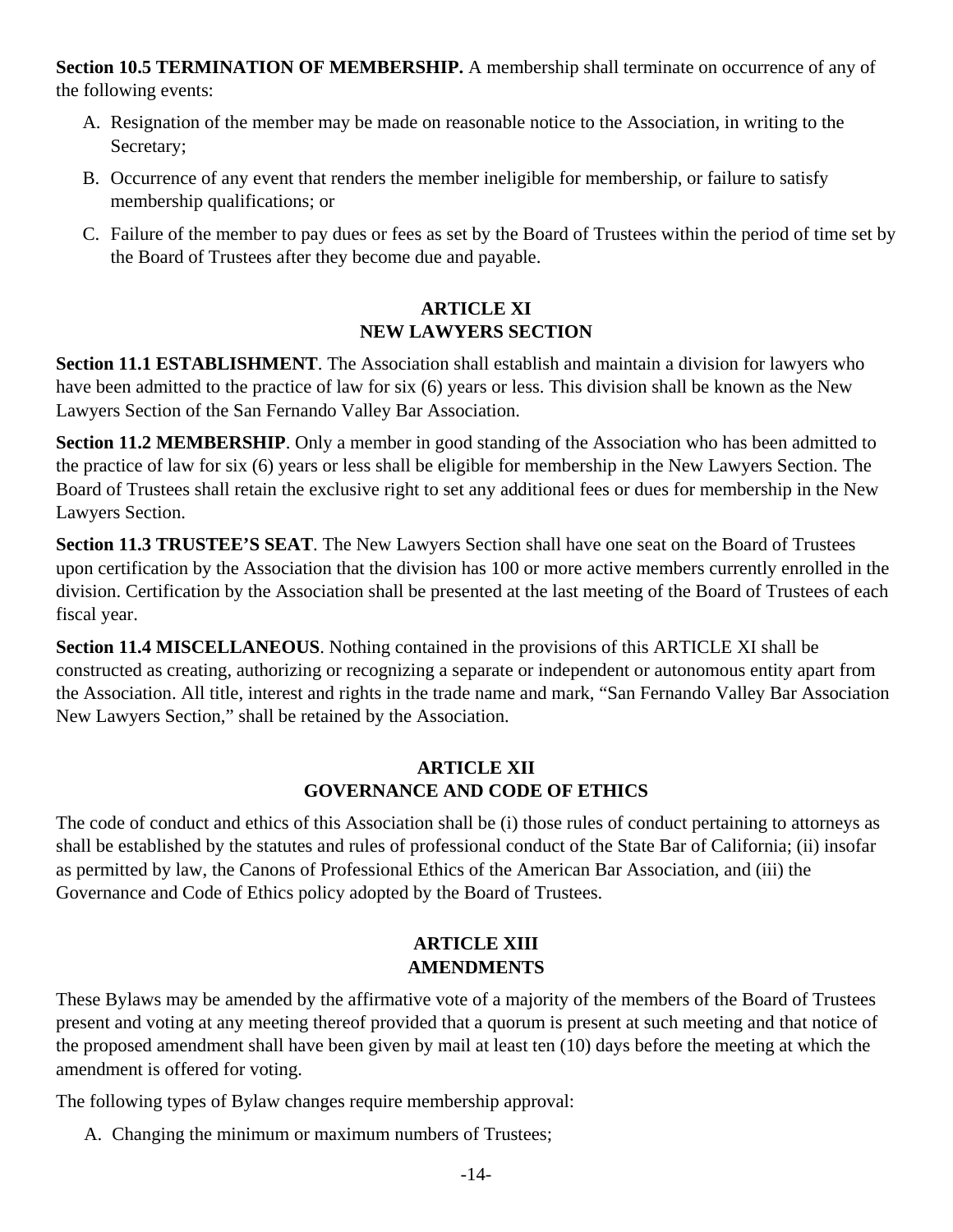- B. Changing membership classifications;
- C. Changing from a variable to a fixed number of Trustees;
- D. Increasing the length of Trustee's term;
- E. Providing for the selection of Trustees by designation;
- F. Changing the number necessary for a quorum at membership meetings;
- G. Creating or changing proxy rights;
- H. A change that would materially and adversely affect the rights of members; or
- I. Any other change that, under applicable law, requires membership action.

### **ARTICLE XIV INDEMNIFICATION AND INSURANCE**

**Section 14.1 RIGHT OF INDEMNIFICATION.** The Association shall reimburse, indemnify and hold harmless each Officer, Trustee, and employee of the Association and may reimburse, indemnify and hold harmless agents of the Association (as defined in §7237 of the California Corporations Code) from and against all claims, liabilities, fines, costs, judgments, fees, settlements, expenses and other amounts actually and reasonably incurred in connection with any "proceeding," as that term is used in such section and including any action by or in the right of the Association, by reason of the fact that such person is or was a person described by such section. "Expenses," as used in these Bylaws, shall have the same meaning as in §5238(a) of the California Corporation Code. Such right of indemnification shall be to the full extent allowable and in the manner provided by the California Corporations Code as it may from time to time be amended. The indemnification provided herein shall not be deemed exclusive of any other rights to which those indemnified may be entitled, and shall continue as to a person who has ceased to be an agent and shall inure to the benefit of the heirs, executors, and administrators of such person.

**Section 14.2 APPROVAL OF INDEMNITY**. Upon written request to the Board of Trustees by any person seeking indemnification under §7237(b) or §7237(c) of the California Corporation Code, the Board of Trustees shall promptly determine in accordance with §7237(e) of the Code whether the applicable standard of conduct set forth in §7237(b) or §7237(c) has been met and, if so, the Board of Trustees shall authorize indemnification. If the Board of Trustees cannot authorize indemnification because the number of Trustees who are parties to the proceeding with respect to which indemnification is sought is such as to prevent the formation of a quorum of Trustees who are not parties to such proceeding, the Board of Trustees shall promptly call a meeting of members. At that meeting, the members shall determine under Corporations Code §7237(e) whether the applicable standard of conduct set forth in §7237(b) or §7237(c) has been met and, if so, the members present at the meeting in person or by proxy shall authorize indemnification.

**Section 14.3 ADVANCEMENT OF EXPENSES.** To the full extent permitted by law and except as is otherwise determined by the Board of Trustees in a specific instance, expenses incurred by a person seeking indemnification under these Bylaws in defending any proceeding covered by these Bylaws shall be advanced by the Association prior to the final disposition of the proceeding upon receipt by the Association of an undertaking by or on behalf of such person that the advance will be repaid unless it is ultimately determined that such person is entitled to be indemnified by the Association therefor. "Expenses," as used in these Bylaws, shall have the same meaning as in §7237(a) of the California Corporations Code.

**Section 14.4 PURCHASE OF INSURANCE.** The Association is authorized to purchase insurance for its Officers, Trustees, and employees, and agents protecting them against liabilities and expenses described herein, and the limitation on the payment of indemnification set forth above shall not apply to limit the conditions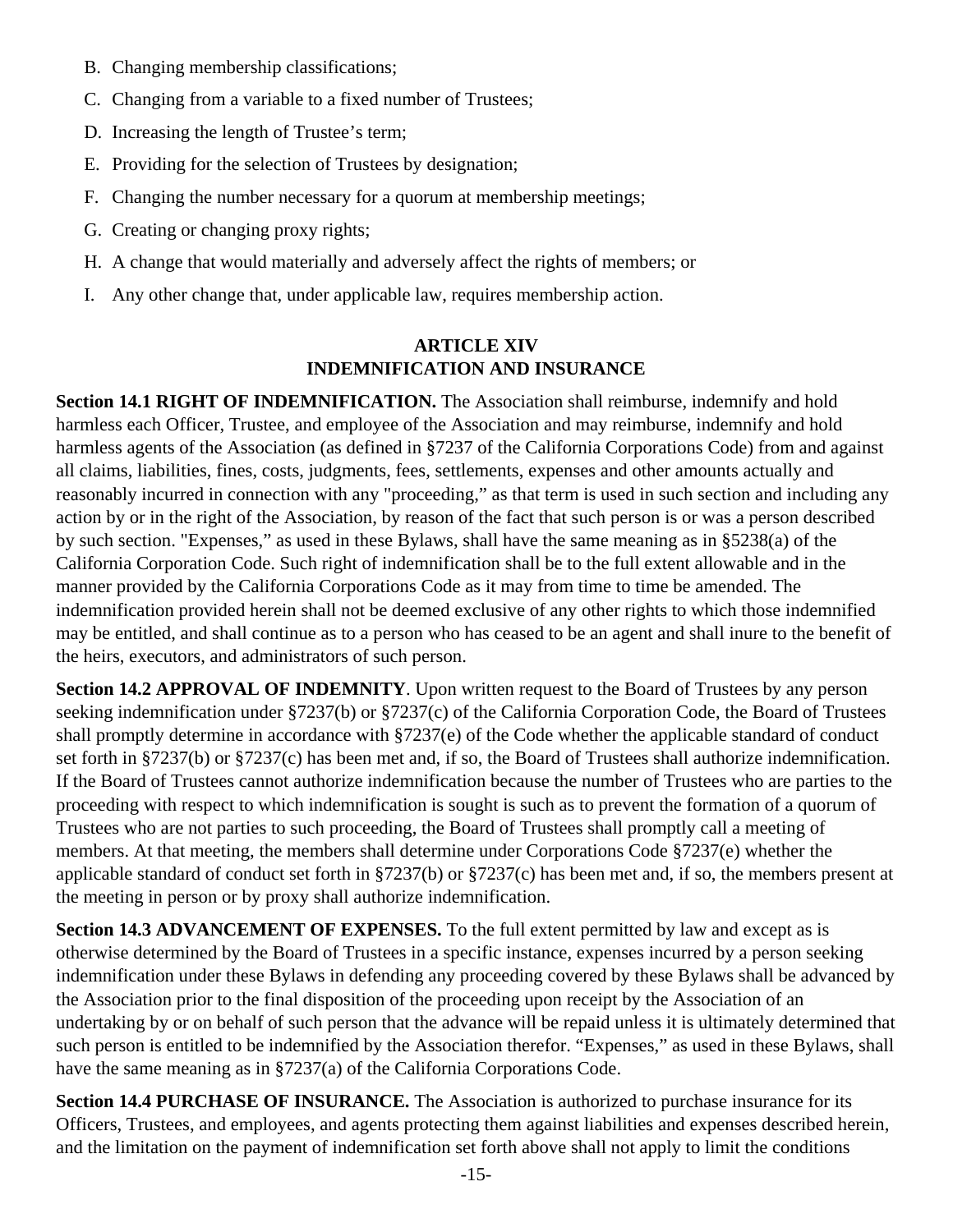under which an amount of insurance proceeds may be paid to an Officer, Trustee, employee, or agent; provided, however, that the Association shall have no power to purchase and maintain such insurance to indemnify any Trustee, Officer, employee or agent of the Association for any self-dealing transaction, as described in Corporations Code §5233.

# **ARTICLE XV AFFILIATE ASSOCIATIONS**

**Section 15.1 OTHER ASSOCIATIONS**. Other bar associations which meet the qualifications listed below may affiliate with this Association by filing an application, and by obtaining approval of the Board of Trustees of this Association. There shall be three classes of affiliate associations as follows. Non-voting affiliate associations shall be entitled to have a non-voting seat on the Board of Trustees. Voting affiliate associations shall be entitled to have one voting seat on the Board of Trustees. Partner affiliates shall have the rights and benefits hereinafter set forth, but shall not be entitled to a seat on the Board of Trustees.

**Section 15.2 QUALIFICATIONS**. Associations meeting the following qualifications shall be eligible to be Affiliated Bar Associations ("Affiliated Associations"):

- A. Such association shall have a total membership of at least twenty-five (25) persons, not less than twenty percent (20%) of such members shall also be members of this Association at the time of the application.
- B. Such Association shall have been in continuous existence and actively conducting association business for one calendar year immediately prior to the application for affiliation;
- C. Such Association shall be geographically based in an area of interest to and/or impact upon the San Fernando Valley, or a part thereof; and
- D. Such Association shall be interested in legal matters generally, without limitation to a particular branch or subdivision of the law, provided, however, that the Board of Trustees, for good cause shown, may waive the requirement, but only if the Board of Trustees finds: (i) That the affiliation of such Association will not adversely affect any existing section or committee of the Association; and (ii) That it is not in the best interests of the Association to create a section or committee covering the same branch or subdivision of the law as such Association.

**Section 15.3 VOTING AFFILIATES.** Associations meeting the following qualifications shall be eligible to be voting affiliated Bar Associations:

- A. Associations meeting the qualifications of Section 15.2 and having 100 or more members, thirty percent (30%) of whom are also members of this Association at the time of the application. Affiliate Associations shall have one voting seat on the Board of Trustees upon certification by the Association that the affiliate has 100 or more active members. Certification by the Association shall be determined at the last meeting of the Board of Trustees of each fiscal year. In all events, the person holding the Affiliate Association seat on the Board of Trustees shall be a Member of the Association.
- B. In an instance wherein an Affiliate Association holds a seat on the Board of Trustees of the Association, the Association shall be entitled to hold a seat on the governing body of the Affiliate Association. The Affiliate Association shall make such seat a voting seat available if the Affiliate Association has a voting seat on the Association's Board of Trustees. In the event the Affiliate Association does not make such a seat a voting seat, then the seat such Affiliate Association holds on the Board of Trustees shall be nonvoting.

**Section 15.4 PARTNER AFFILIATES.** In the event that other associations wish to share resources, ideas, cosponsor events, or otherwise act in concert with SFVBA, but do not meet the criteria of Sections 15.1 and 15.2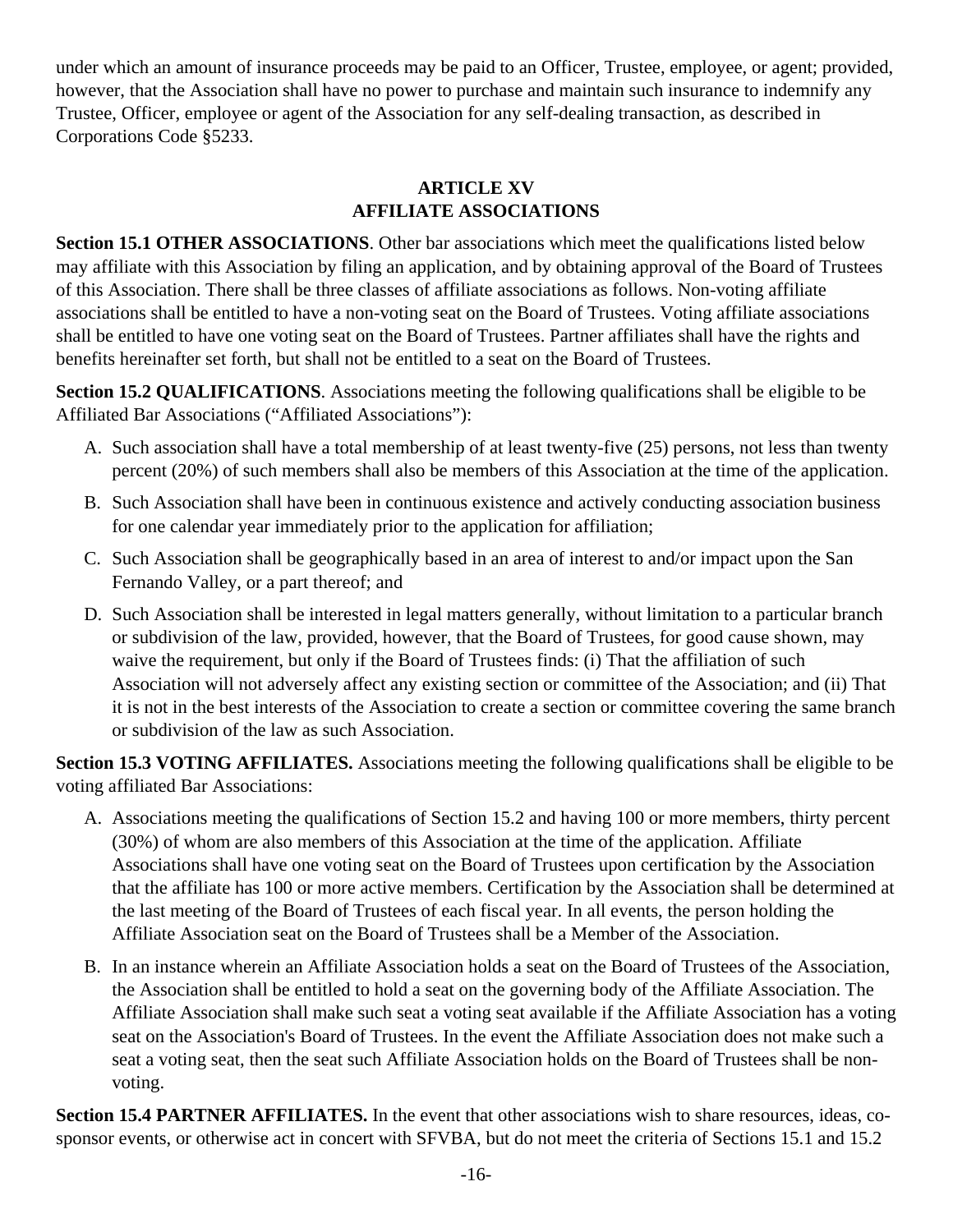herein, then, at the discretion of the Executive Committee, they may be Partner Affiliates. A request to become a Partner Affiliate shall be made to the Executive Director or President who shall refer it to the Executive Committee for review and approval. The Executive Committee shall have the authority to establish the terms and conditions, and duration of a Partner Affiliate.

**Section 15.5 APPLICATION FOR AFFILIATION.** An application for affiliation shall be submitted to the Executive Director of this Association with a list of the applicant's members at the time of application for affiliation and a list of such members during the applicant's fiscal year prior to the time of application for affiliation; evidence that the applicant meets the requirements of Section 15.2(A), (B), (C) and (D) above; and such other information as may be required by the Association. The Executive Director of the Association shall inform the Board of Trustees of the Association of the applicant's compliance with Section 15.2.

**Section 15.6 ANNUAL VERIFICATION OF AFFILIATED STATUS.** Whether the Affiliated Associations continue to qualify as such shall be determined each year.

### **ARTICLE XVI TIME OF TAKING EFFECT**

These Bylaws, as now amended, shall take effect immediately upon their adoption.

# **ARTICLE XVII NOTICE: ELECTRONIC TRANSMISSION**

The term "mail," as used in these Bylaws, shall include, but not be limited to, mail through the United States Postal Service, email, facsimile transmission, or such other means by which notice is reasonably expected to be received. Communications shall be sent to the most recent address of record, email address, or facsimile provided by the member. Communication thus sent shall be presumed to have been received.

Subject to any guidelines and procedures that the Board of Trustees may adopt from time to time, the terms "written," and "in writing" as used in these Bylaws include any form of recorded message in the English language capable of comprehension by ordinary visual means and may include electronic transmission, such as facsimile or email, provided that the transmission creates a record that can be retained, retrieved, reviewed, and rendered into clearly legible tangible form.

# **ARTICLE XVIII RECORDS AND REPORTS**

**Section 18.1 MAINTENANCE OF ARTICLES AND BYLAWS.** The Association shall keep at its principal office the original or a copy of its Articles of Incorporation and Bylaws, as amended to date, which shall be open to inspection by the members at all reasonable times during office hours.

# **Section 18.2 MAINTENANCE OF OTHER CORPORATE RECORDS.** The Association shall keep:

- A. Adequate and correct books and records of account;
- B. Minutes in written form of the proceedings of the Board of Trustees; and
- C. If applicable, a record of its members, giving their names and addresses and the class of membership held.

The accounting books, records, and minutes of the proceedings of the Board of Trustees and any committee(s) of the Board of Trustees shall be kept at such place or places designated by the Board of Trustees, or, in the absence of such designation, at the principal office of the Association. The minutes shall be kept in written or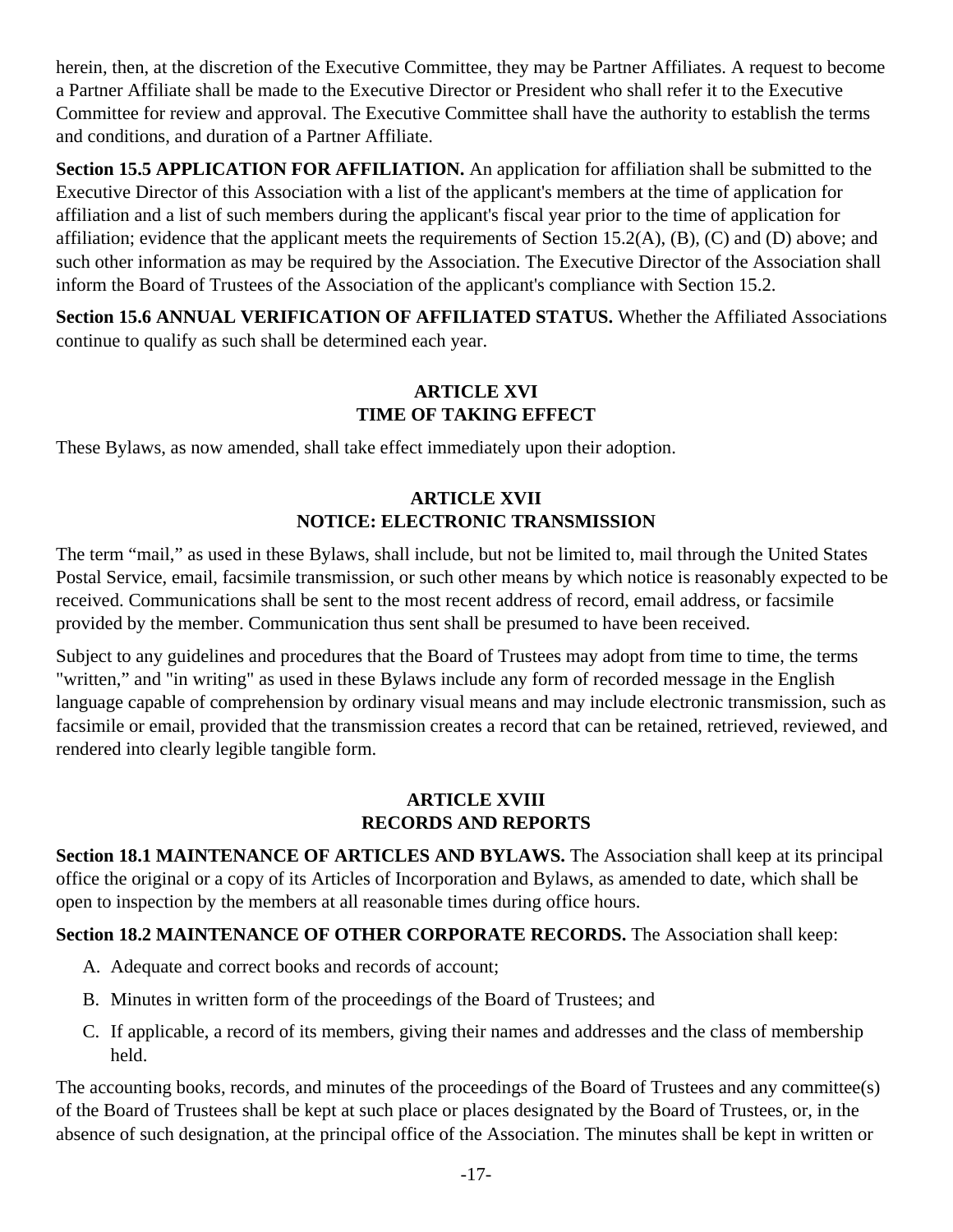typed form, and the accounting books and records shall be kept in either written or typed form or in any other form capable of being converted into written, typed, or printed form.

# **Section 18.3 INSPECTION RIGHTS.**

- A. **INSPECTION BY ACTIVE MEMBERS**. Unless the Association provides a reasonable alternative as provided below, any Active Member may do either or both of the following for a purpose reasonably related to the member's interest as a member:
	- i. Inspect and copy the records containing members' names, addresses, and voting rights during usual business hours on five (5) days' prior written demand on the Association, which must state the purpose for which the inspection rights are requested; or
	- ii. Obtain from the Secretary of the Association, on written demand and tender of a reasonable charge, a list of names, addresses and voting rights of members who are entitled to vote for Trustees as of the most recent record date for which that list has been compiled, or as of the date, after the date of demand, specified by the member. The demand shall state the purpose for which the list is requested. The Secretary shall make this list available to the member on or before the later of ten (10) days after the demand is received or the date specified in the demand as the date as of which the list is to be compiled.

The Association may, within ten (10) business days after receiving a demand under this Section 18.3, make a written offer of an alternative method of reasonable and timely achievement of the proper purpose specified in the demand without providing access to or a copy of the membership list. Any rejection of this offer must be in writing and must state the reasons the proposed alternative does not meet the proper purpose of the demand.

If the Association reasonably believes that the information will be used for a purpose other than one reasonably related to a person's interest as a member, or if it provides a reasonable alternative under this Section 18.3, it may deny the member access to the membership list.

Any inspection and copying under this Section 18.3 may be made in person or by the member's agent or attorney. The right of inspection includes the right to copy and make extracts. The right of inspection extends to the records of any subsidiary of the Association. All reasonable fees and costs associated with said copying shall be paid for by the requesting member in advance of delivery to said member.

- B. **ACCOUNTING RECORDS AND MINUTES**. On written demand presented to the Association, any Active Member may inspect, copy, and make extracts of the accounting books and records and the minutes of the proceedings of the members, the Board of Trustees, and committees of the Board of Trustees at any reasonable time for a purpose reasonably related to the member's interest as a member. Any such inspection and copying may be made in person or by the member's agent or attorney. Any right of inspection extends to the records of any subsidiary of the Association. Except as permitted by law, all such information shall be retained as strictly confidential and shall not be released to anyone without the prior written consent of the Board of Trustees.
- C. **INSPECTION BY TRUSTEES**. Every acting Trustee shall have the absolute right at any reasonable time to inspect all books, records and documents of every kind and the physical properties of the Association and the records of each of its subsidiary entities, provided that such Trustee shall not have the right to inspect those books, records, or documents made privileged or confidential by law. This inspection by a Trustee may be made in person or by an agent or attorney of the Trustee, and the right of inspection includes the right to copy and make extracts of documents. Except as permitted by law, all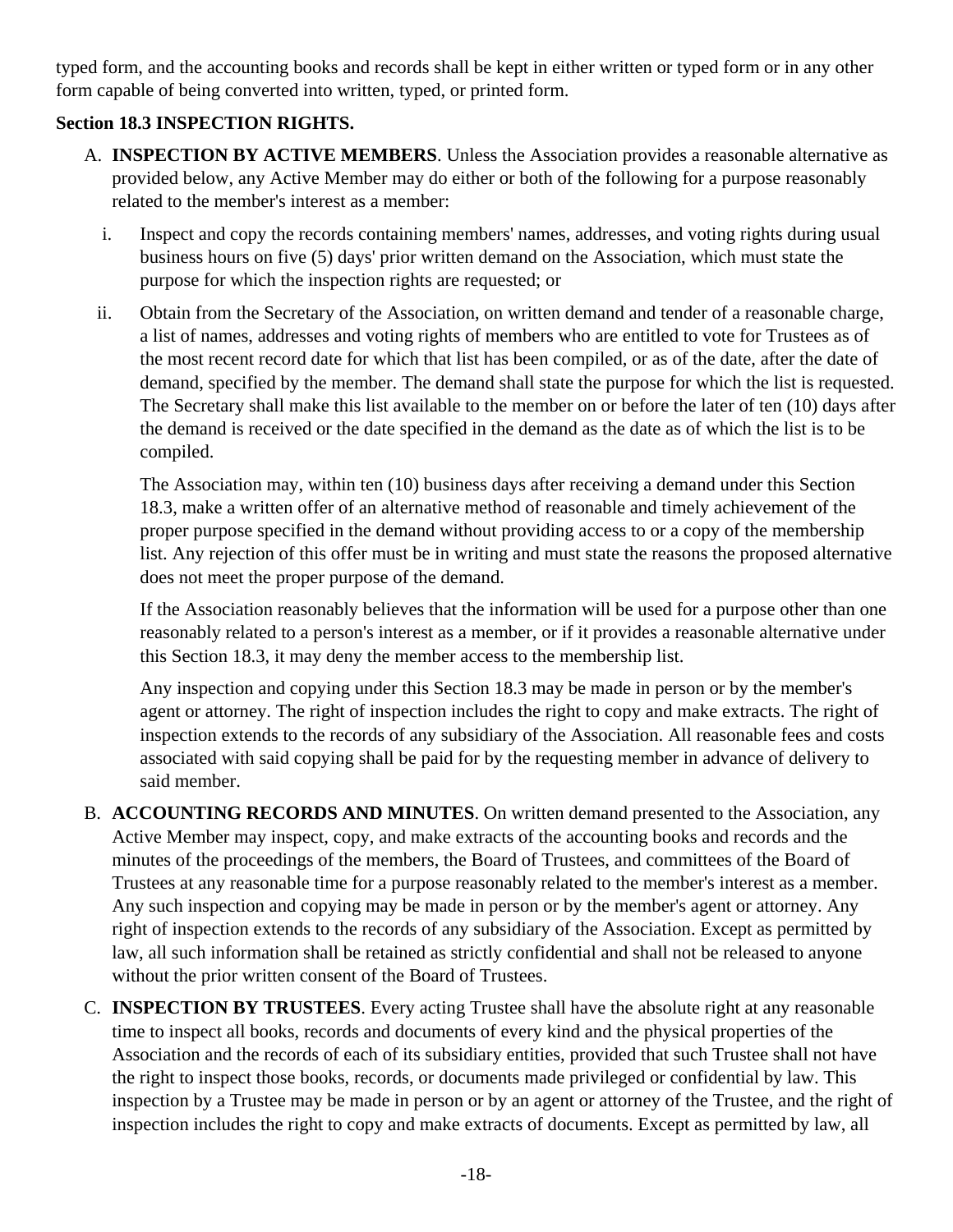such information shall be retained as strictly confidential and shall not be released to anyone without the prior written consent of the Board of Trustees.

**Section 18.4 ANNUAL REPORT.** Not later than one hundred twenty (120) days after the close of the fiscal year of the Association, the Board of Trustees shall furnish or cause to be furnished a written annual report to all Trustees. Such report may be furnished to the Trustees by electronic transmission in accordance with ARTICLE XVII of these Bylaws. The Association shall notify each member yearly of the member's right to receive a financial report pursuant to this subdivision. Except as provided for below in this Section 18.4, upon written request of a member, the Board of Trustees shall promptly cause the most recent annual report to be sent to the requesting member. The annual report shall contain the following information in reasonable detail:

- A. A balance sheet as of the end of that fiscal year and an income statement and a statement of cash flows for that fiscal year;
- B. A statement of the place where the names and addresses of the current members are located;
- C. Any information required by §8322 of the California Corporations Code; and
- D. Any information required by Section 18.5 below.

The report shall be accompanied by any report thereon of independent accountants, or, if there is no report, the certificate of an authorized Officer of the Association that the statements were prepared without audit from the books and records of the Association. This requirement of an annual report shall not apply if the Association receives less than \$10,000 in gross receipts during the fiscal year. The Association shall annually notify each member of the member's right to receive a copy of the financial report under this Section 18.5.

**Section 18.5 ANNUAL STATEMENT OF CERTAIN TRANSACTIONS AND INDEMNIFICATIONS.** 

As part of the annual report, or as a separate document if no annual report is issued, the Association shall annually prepare and mail or deliver to each member and furnish to each Trustee a statement of any transaction or indemnification of the following kind within one hundred twenty (120) days after the end of the fiscal year of the Association:

A. Unless approved by members under Corporations Code §7233(a), any transaction (a) to which the Association, its parent, or its subsidiary was a party, (b) which involved more than \$50,000 or was of a number of such transactions with the same person involving, in the aggregate, more than \$50,000, and (c) in which either of the following interested persons had a direct or indirect material financial interest (a mere common trustee/directorship is not a material financial interest): (i) Any Trustee or Officer of the Association, its parent, or its subsidiary; or (ii) Any holder of more than ten percent (10%) of the voting power of the Association, its parent, or its subsidiary.

The statement shall include a brief description of the transaction, the names of interested persons involved, their relationship to the Association, the nature of their interest in the transaction and, if practicable, the amount of that interest, provided that if the transaction was with a partnership in which the interested person is a partner, only the interest or the partnership need be stated.

B. Any indemnifications or advances aggregating more than \$10,000 paid during the fiscal year to any Officer or Trustee of the Association under ARTICLE XIV of these Bylaws, unless that indemnification has already been approved by the members under Corporations Code §5034, or the loan or guarantee is not subject to Corporations Code §7235(a).